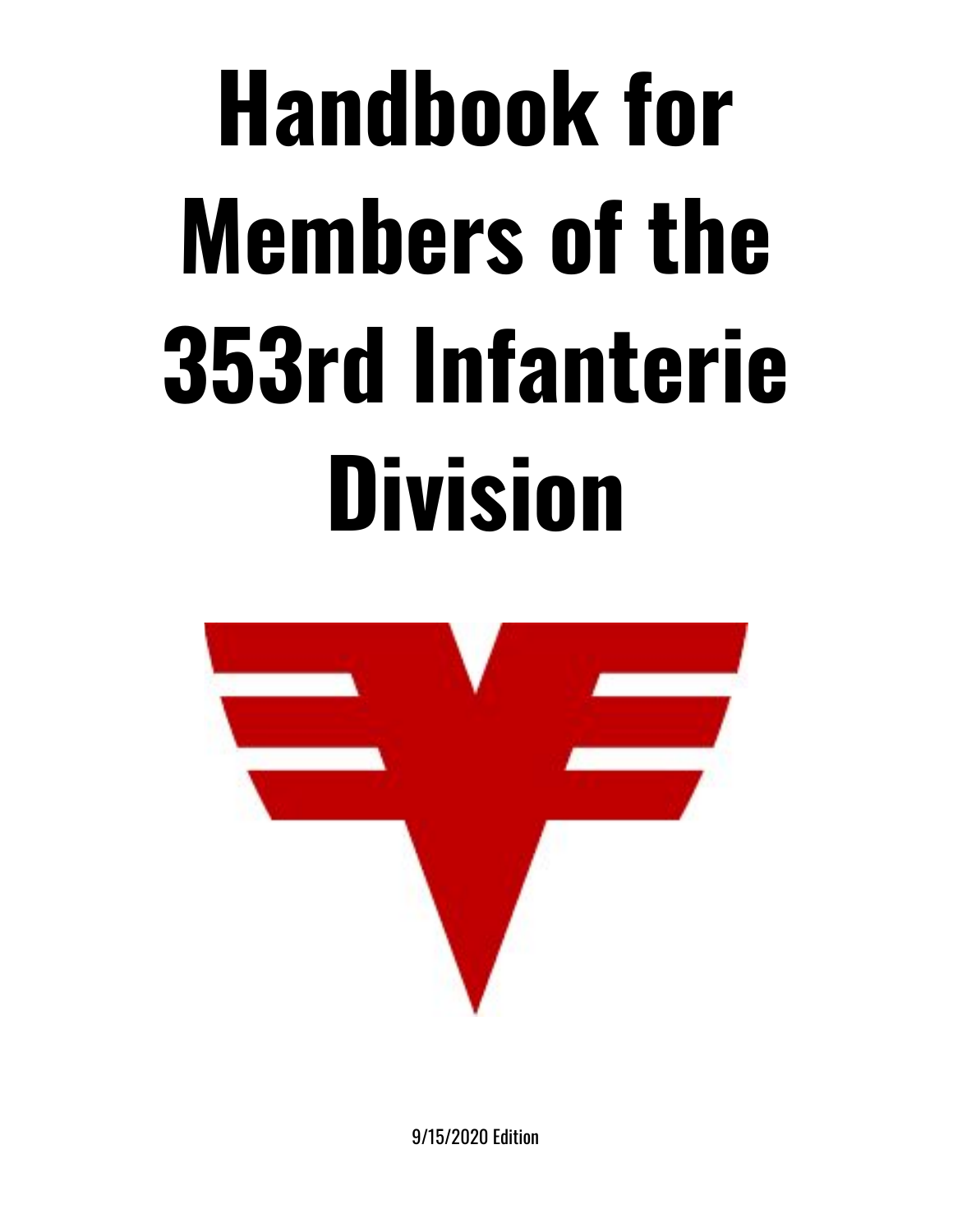## **The 353. Infanterie Division Reenacted**

At the time of this writing (February 2020) the 353.Infanterie Division is both the largest German unit and the largest unit of any nationality within the WWII Historical Reenactment Society (HRS). As such, there is a need for clear communication, definitions, as well as procedures for how to handle things as they arise. We are an active unit that does a lot and tries to cover all aspects of life for typical German Army (Heer) soldiers and not just combat. Our members portray the common German Infantry soldiers and associated support personnel. Our goal is to promote awareness and understanding on the part of the public. These elements being the world history from 1939-1945; specifically the military history of WWII, through the staging of public educational exhibitions, lectures, displays, and reenactments of typical battles fought between the Allied and Axis forces in WWII.

# **Non-Political Statement**

The 353rd is strictly a non-political organization. The 353rd and its members are in no way affiliated with any real, radical political organizations (i.e., KKK, Aryan Nation, American Nazi Party, etc.), nor do we represent, embrace or advocate, the philosophies and or political goals of any radical, political, fascist, racist, anti-Semitic organizations and/or individuals and/or any supremacist doctrine. We are not Nazis! The 353rd and its members have no affiliations with either the hate groups of today or the political ideologies of Germany from 1933 to 1945 (NSDAP/Nazi Party). We do not condone any activities that may be construed as exemplifying the Nazi regime within the framework of Nazi Party politics, nor do we tolerate any activities that may be construed as Pro-Nazi ideology. If you are looking for such activities or support such organizations you are not welcome here. Look elsewhere, we have no place for you.

#### **Who we represent**

Most of the members our unit reenacts ordinary soldiers of the fifth company of the 941.Infanterie Regiment of the 353.Infantry Division. We are not a rank-heavy unit. Despite being the largest unit in the HRS our highest-ranking officers are platoon or company level. We have a small number on non-commissioned officers (NCOs) and the remainder are enlisted personnel. The 353rd Infanterie Division was formed Nov. 5, 1943 in Brittany, France as part of the 21st wave of recruitment. It was typical of most mid-late war divisions in that it was created with veteran soldiers pulled from various companies of older divisions that were mauled in fighting in Russia (371st, 328th, 137th, 306th, and 389th Infantry Divisions) and Italy (334th Infantry). These vets acted as mentors for the new, green troops who had never seen combat before, who were used to fill the rest of the unit's ranks. The division included more than 1,700 Ost troops (Russian volunteers) who served under German commanders. The division also had a sizable number of Carpathian Volksdeutsche (ethnic Germans who lived in the Carpathian region of Hungary and Romania.) We outfit ourselves in a late war manner with a mix of uniforms and equipment.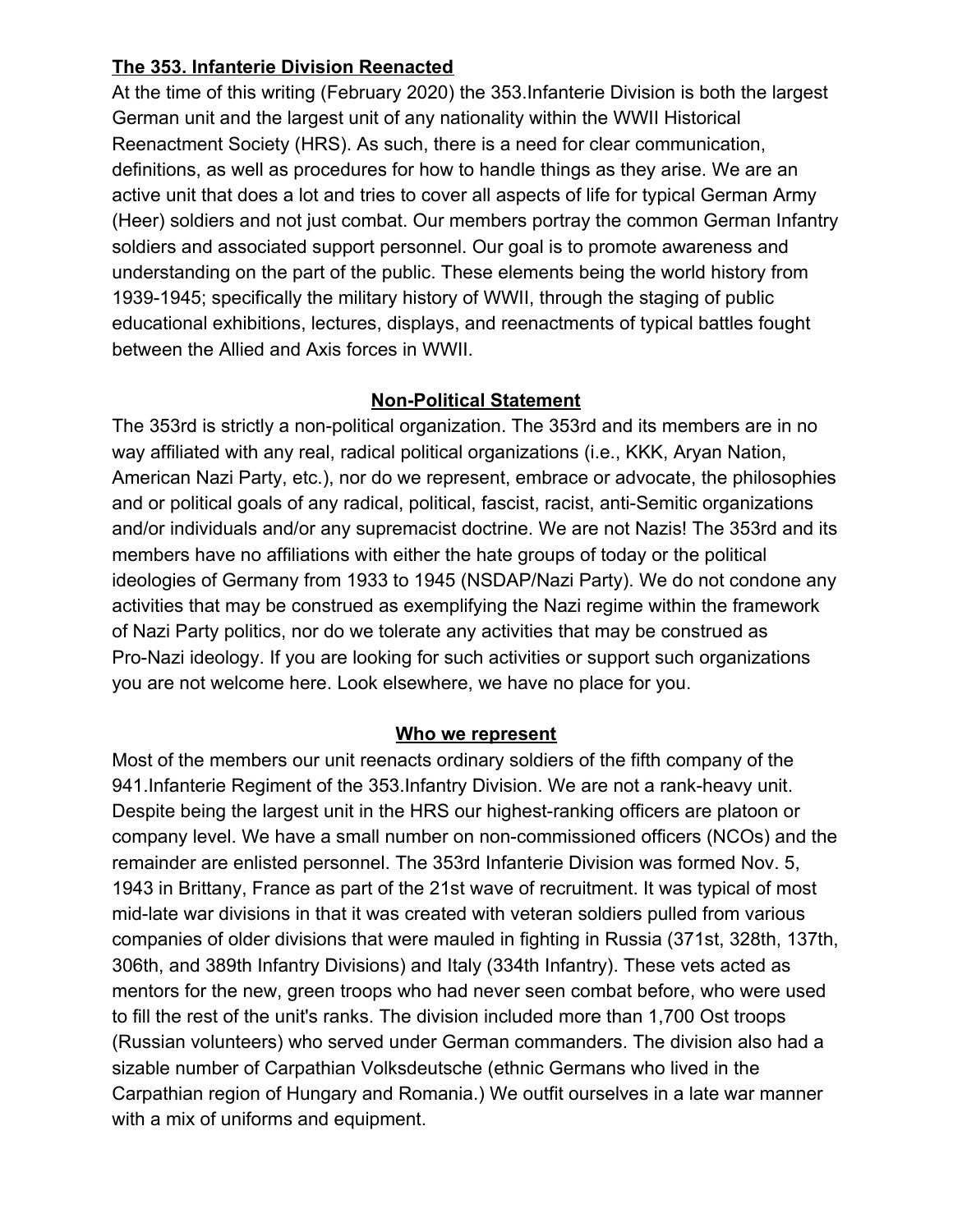## **Joining the Unit**

People interested in joining the unit should reach out to one of the new member coordinators *(Bill or Doug)* and let them know of their intent to join the unit. At that point, they will be entered onto the unit roster as a recruit **(Rekrut)**. Most new members are expected to develop and acquire a kit for a basic infantry impression. This is especially true for younger, physically-fit, members of military service age. Members below the age of 18 will typically develop a temporary, non-combat infantry impression as a medic (Sanitater), stretcher-bearer (Krankentraeger), ammunition carrier, etc until they turn 18. Older members, members not in good health, or those with particular interests may join the unit in a non-combat capacity in the headquarters, feldgendarme, medical, or support services sections. They should notify the new unit coordinator of this intent when they join. Members wishing to join one of the non-combat sections of the unit should acquire a uniform and kit appropriate to that impression and are not required to obtain an infantry uniform and kit. Everyone starts off as a Private. Regardless of rank achieved in other units or real-life military service. (Special dispensation for rank is at the discretion of the Unit Commander and Unit Command staff.) There is a 353rd Infanterie Division Members Group on Facebook where we discuss a lot of things. Ask to join. It is critical to participate in this group if you wish to participate as a member of the unit. Membership in the 353.ID is open to all regardless of age, gender, ethnicity, etc…

#### **Costs, Dues, and Fees**

In order to reenact with the 353rd you will need to be a member of the WWII Historical Re-enactment Society (HRS) Membership presently costs \$20 per year and lasts through December 31st each year. It is not prorated so you might as well join early. Most members renew in January and it lasts throughout the whole year. You will need to ask one of the unit members to share the link and password for joining the HRS since the online registration link changes every two months. You will also need to pay our unit dues of \$20 per year. We pay annually at the Rockford event. Though there is a link on the unit website to pay via PayPal. This fee covers things such as food, awards and other things the unit needs to support its members. If you are not present at Rockford please contact one of our leaders to figure out where to mail your dues.

#### **Types of members in the 353.Infanterie Division**

**Probationary Members (Rekrut):** defined as persons who pay dues and who wish to fall in with the unit at events and who have made a formal application to the unit. These members are not eligible to earn awards, rank, and commendations through any events they attend or work they do during their probationary period will count once membership within the unit has been achieved. Persons desiring membership must fill out a probationary membership application and attend at least three events within the first year to be considered for a new or transfer membership. Membership will be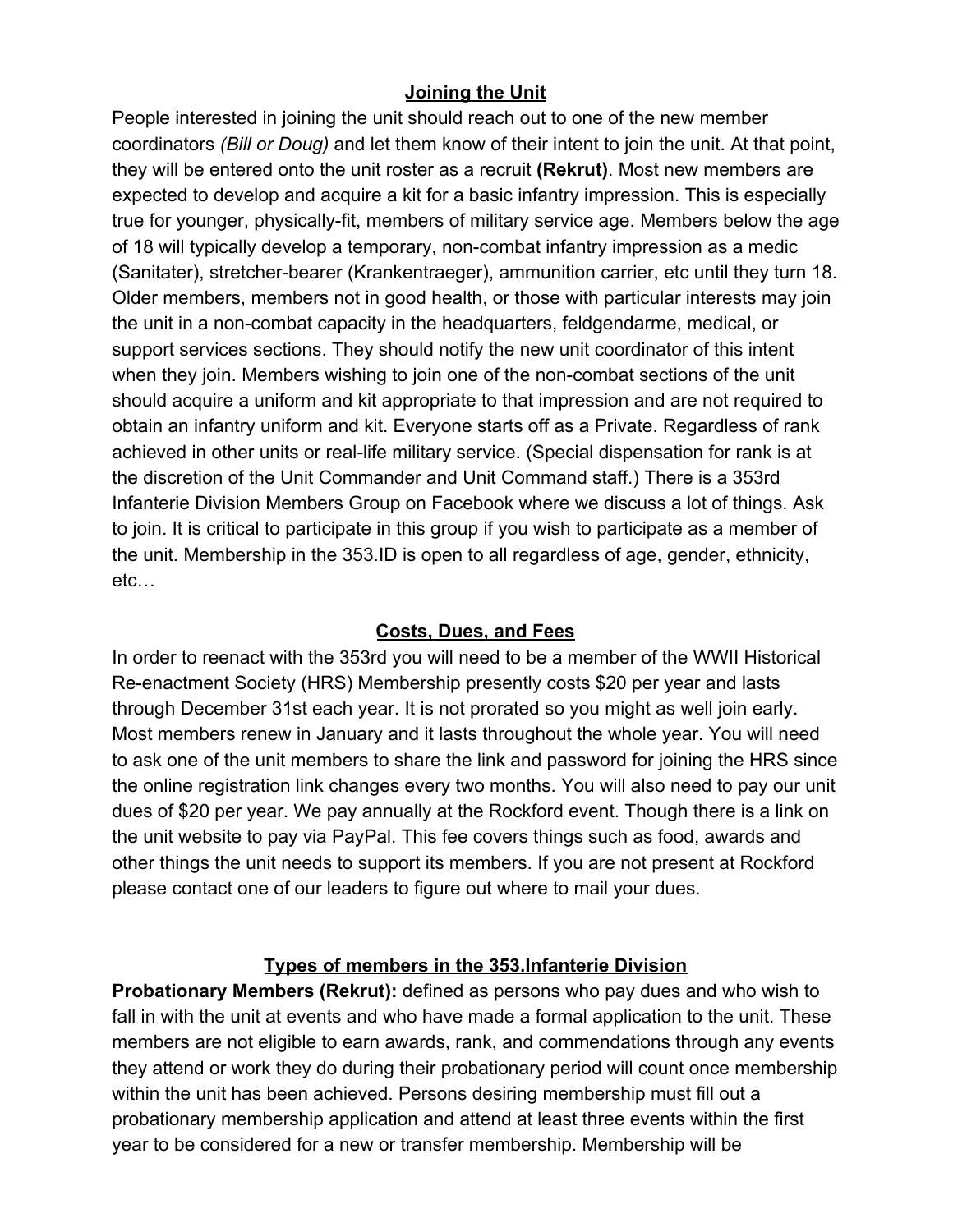determined by the Command Group. If they are unable to attend three events within the first year their probationary status may be extended for as long as necessary.

**Minor Members (Rekrut):** defined as persons under the age of 18, who pay dues and who attend at least three events per year. These members are eligible to earn awards, rank, and commendations. These members are ineligible to hold positions of command within the unit until they become legal adults. Minor members must comply with all event and HRS age restrictions, rules and regulations. Minors who reach the age of majority are eligible to be full members of the unit on their 18th birthday so long as they have met other membership requirements.

**Full Members (Soldaten):** defined as persons who pay dues and who attend at least three events per year. These members are eligible to earn awards, rank, and commendations. These members are eligible to hold positions of command within the unit.

**Associate Members:** defined as persons who were full members of the unit but became inactive either due to a change in life circumstances or through a geographic move. These people are welcome to participate with the unit at events when they are present or at unit functions. These members may retain any rank or awards they possess but are ineligible to receive new awards or hold positions of command within the unit.

**Former Members:** defined as persons who were once members of the unit but were removed from the roster or who requested to be removed from the roster. These people must apply to the Command Group to be able to participate in any manner within the unit.

**Banned Members:** defined as persons who were once members of the unit but were removed from the roster due to previous behavior. These persons may not participate in any manner within the unit.

# **Positions within the unit**

**Command Group:** defined as full members who hold the rank of Obergefreiter or above and who are selected by the unit commander and other members of the Command Group to function as the decision making body for the unit. Possessing the rank of Obergefreiter or above does not automatically make one a member of the Command Group. *(Dave, George, Bill, Tom N., Doug, Tom G.)*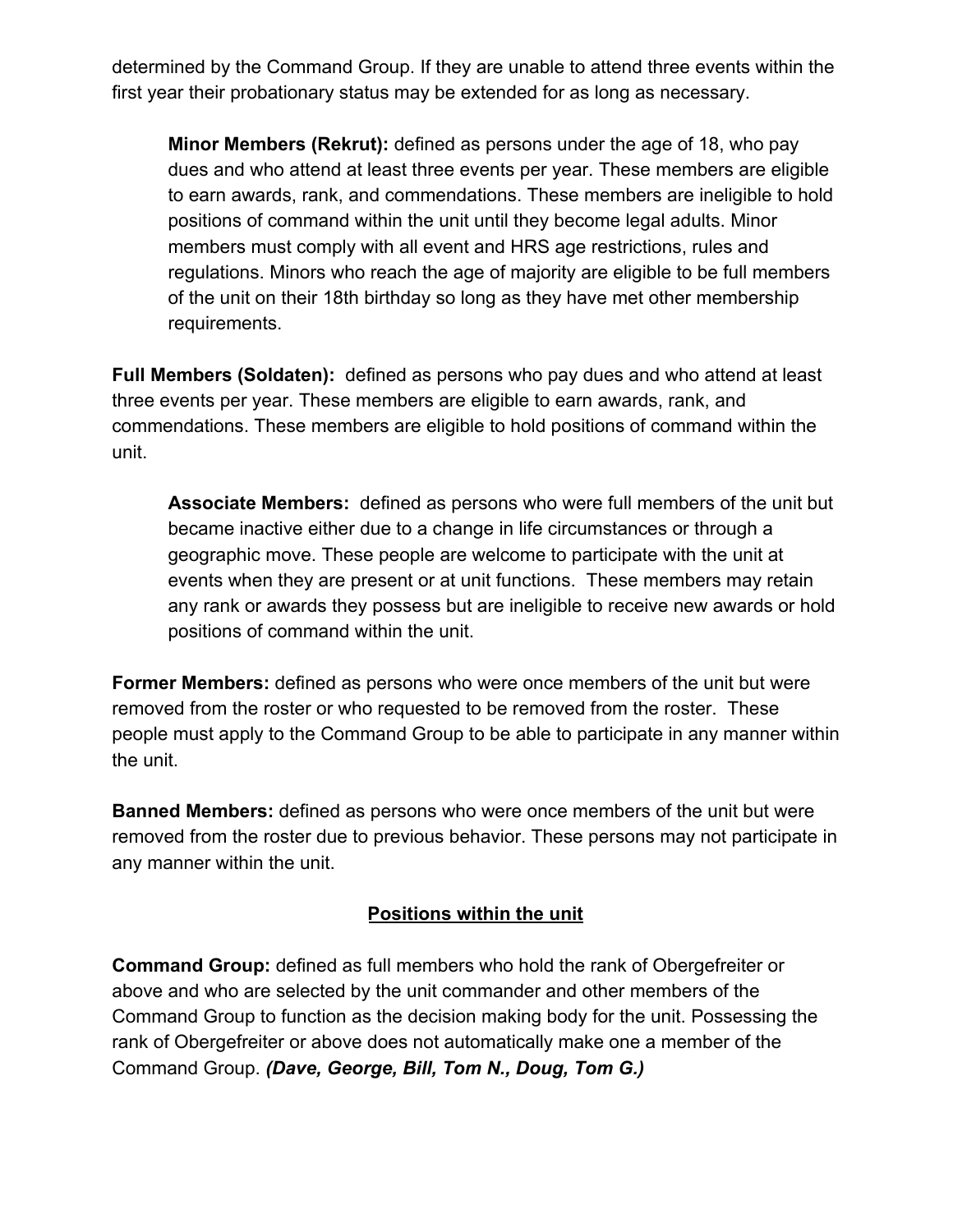**Authenticity Committee:** defined as the command group as a whole. This group may elect at a future to date to form a separate committee and appoint additional non-command members to it. *(Dave, George, Bill, Tom N., Doug, Tom G.)*

**Award Committee:** defined as a subgroup of the Command group who will be reviewing the award structure, maintaining records of who has what award and securing the necessary badges and medals. The actual presentation of the awards will be done at an event such as Rockford with a high turnout and by the highest-ranking member of the unit unless other arrangements are made. *(Tom G., Doug)*

**New Member Coordinators:** defined as one or more members of the command group who specifically respond to information requests generated through personal contact, emails, social media or the website. These people will help the new members acquire appropriate uniforms, understand the workings and culture of the unit, and support their attendance at events. This person will also help the new member find a battle-buddy or mentor as needed. *(Doug, Bill)*

#### **Sections within the unit**

**Infantry:** This is the largest section within the unit. Most of our members participate as combat infantrymen at most events. Many members of the unit also belong to one of the other sections as well. (Unit Commander: **Dave Fornell**)

**Cavalry:** This is a section that ebbs and flows in terms of participation due to the requirements. Obviously members of this section need a horse and equestrian skills which limits the numbers of members qualified to participate as cavalrymen. An appropriate kit for riders is similar to the infantry section, however additional tack and kit are required for the horse. (Section Leader: **Open**)

**Pionier:** This section is often an add-on for infantrymen rather than being an active section on its own. Members of this section are those who are interested in demolitions and defensive fortifications. At tactical events, this section is often the difference between winning and losing. (Section Leader: **George Reinke**)

**Feldgendarme:** This section is for the military police. This section is responsible for crowd control, security, weapon safety checks, and more. Members of this section may either be full-time members who only have a Feldgendarme impression or part-time members who have FG as a secondary impression. (Section Leader: **Open**)

**Medical:** This section is for medical services. Members of this section may either be full-time members who only have a medical impression or part-time members who have medical as a secondary impression. Members of this section could include, Doctors (Arzt), nurses (Schwester & Helferin), combat medics (Sanitater), stretcher-bearers (Krankentraeger) and more. (Section Leader: **Josef Shatava**)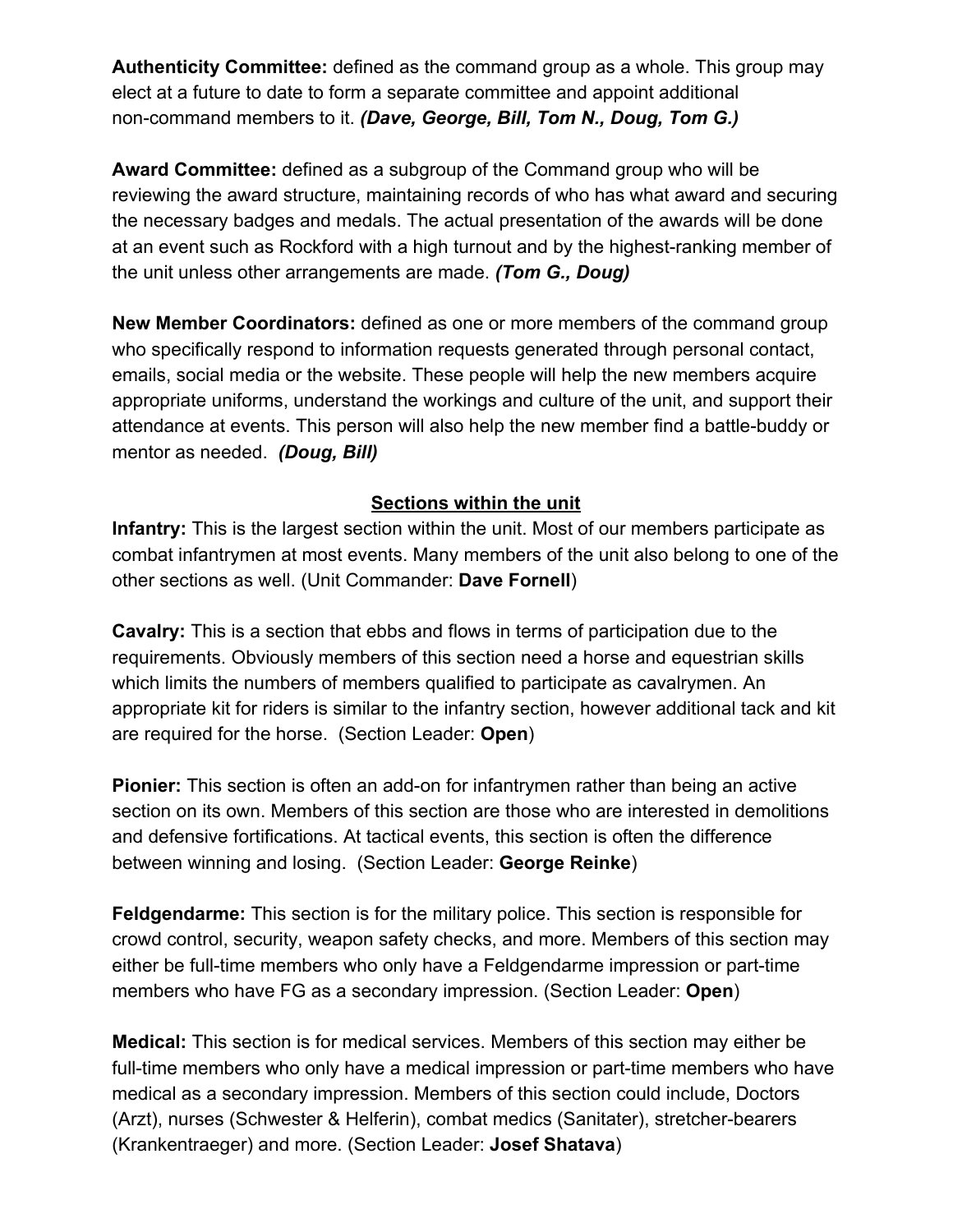**Headquarters:** this section is often used as an alternative to infantry participation. Not everyone is interested in being a combat soldier. Within this section, we have company clerks (Schreiber), Female support workers (Helferin), Communications (Nachrichten) and Officers. (Section Leader: **Bill Larsen**)

**Support:** In addition to participation in the Infantry section, many of our members have alternative roles within the support services. We have cobblers (Schuster), tailors (Scheider), armorers (Waffenmeister), blacksmiths (Schmeid), cooks (Koch), photographers (Kriegsberichter), and more. If you wish to develop a support services skill or role you are encouraged to do so. (Section Leader: **Doug Strong**)

#### **Procedures**

**Procedure for purchasing and reimbursement:** If you are asked by the command group to make a purchase for the unit you should feel confident that you will be reimbursed by the unit. In order to secure this reimbursement, you will need to present a receipt for the purchase to the unit treasurer *(Jenna Cook)* with an explanation of what was purchased and who authorized it. Be sure to obtain prior permission to make any purchases from one or more members of the command group.

**Procedure for Minor Member participation:** The HRS rules clearly state the following about participation in battles, *"Any person under the age of 16 may NOT carry any type of weapon or participate in public or tactical battles in any capacity*." and "*Members 16-17 may participate in public or tactical battles but must sign any waivers and must be accompanied by a parent/legal guardian or their designee*." It goes on to state "*Minor aged family members, below the age of 18, will be the sole responsibility of said parent(s) or guardian(s) who will sign a separate membership application naming the minor and sign all appropriate waivers and/or other documents required for the minor attending each event. Minors, under the age of 16, will have no voting rights nor may they participate in tactical or public battles in any capacity. They may, however, participate at Living History and Static Displays providing the portrayal is age-correct and non-political in nature. Minors, under the age of 16 shall not be allowed to handle any weapons, including edged weapons, ammunition, non-functioning reproduction armaments or ordinance of any kind or nature*." The 353 further requires that participants under the age of 18 must have a parent or legal guardian with them on-site for all public events where weapons may be discharged. The parent or legal guardian is not required to be in uniform or participate in the activities but they must be present and available in case of emergency. The presence of parent/guardians for training events, living history displays, unit parties, and other functions will be at the discretion of the host and the members of the command group present.

**Procedure for Earning Awards:** Awards are based on a number of criteria. One of the main criteria has to do with attending events. When crediting unit members for events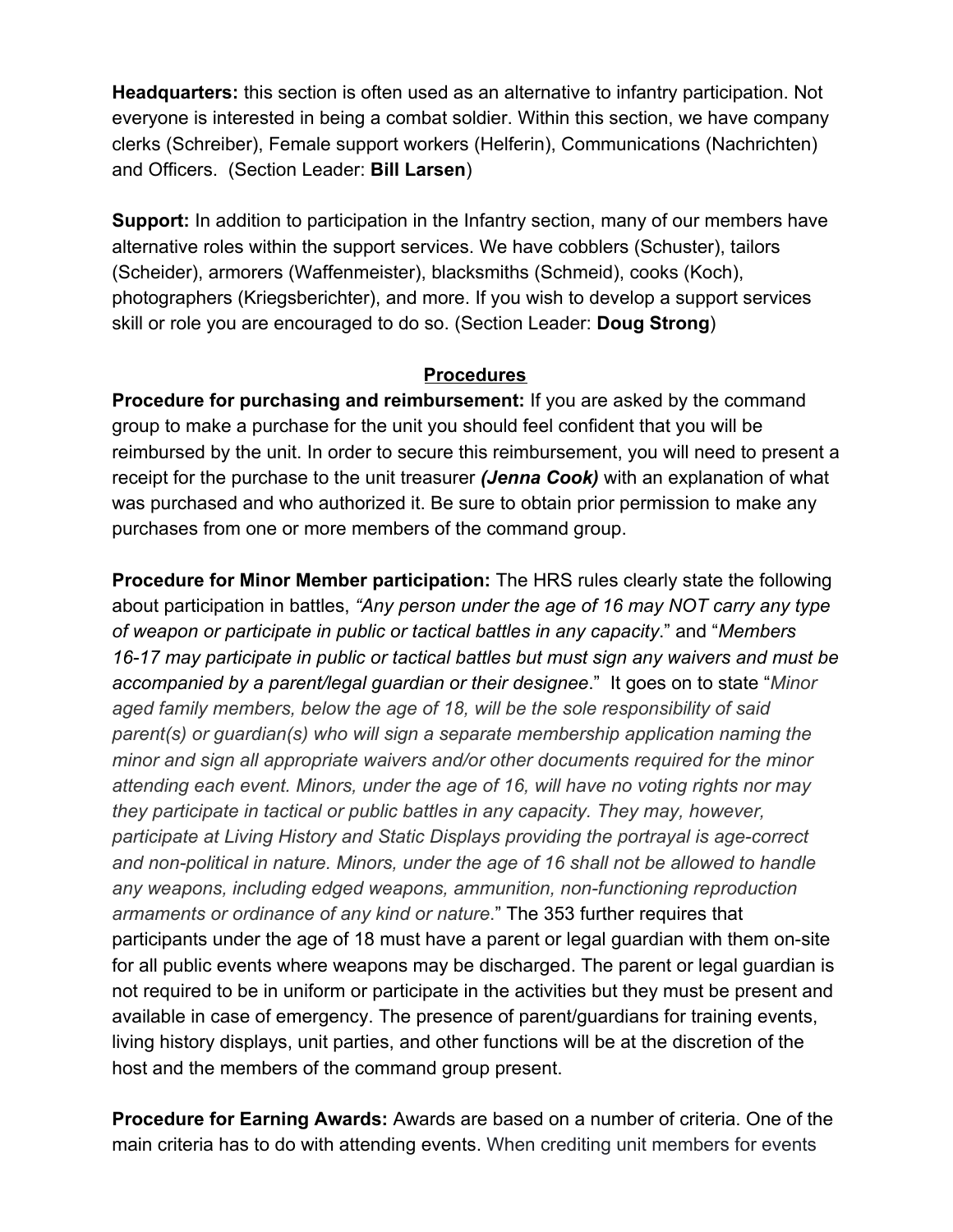attended in their records, we include all events they attend, HRS or non-HRS. However, the member needs to attend the event as a member of the unit as their primary German impression, UNLESS they were asked to attend or given the OK to wear other impressions. Some events we have attended are German heavy and for a couple of 353 members that attended, the event organizer asked if we could do US to help balance the dance card. This might also include parades where we ask members to wear allied impressions rather than German if they have the uniforms. Or, as at Rockford, we create a divisional HQ display, so we allow guys to wear high ranking officer impressions. When the unit attends an event as a group, they should be supporting the unit with their impression, not going out with another unit and claiming credit for the 353. An example to note is when we attend the Ohio D-Day event, where all our guys fall in with the OKW, that is OK because we are attaching ourselves as a group to another unit to make a larger group. But if they attend a tactical with an SS or Soviet group while the rest of our guys are doing 353, they don't get credit.

**Procedure for dealing with disciplinary actions against members:** When issues related to gross misconduct (i.e. safety violations, legal issues, sexual misconduct, racist behavior, etc…) by a member of the unit come to the attention of the Command Group they will conduct a formal investigation of the incident. This investigation will include interviews with relevant persons and with the member in question. The Command Group will formally meet to consider the allegations and make a decision regarding appropriate action to take. Examples of the actions taken when the allegations are found to be valid could include a formal warning, reduction to probationary status, expulsion from the unit, or other actions deemed appropriate by the Command Group. Should the allegations be made against one or more members of the Command Group the remainder of the members of the Command Group will meet and conduct the investigation and take appropriate action as outlined above.

#### **Military Behavior and Courtesy**

**Procedure for Saluting:** The Wehrmacht used two types of salutes. The first is the standard hand salute: right hand, palm down, fingers extended, tips of the index finger and middle finger touching the bottom edge of the headgear just above and to the right of the right eyebrow, upper arm held parallel to the ground. This is the only salute authorized for troops wearing headgear. This was the standard military salute of the German armed forces. The second type of salute was the "Deutsche Gruss", otherwise known as the "Nazi" salute. This was supposed to be the official salute for all personnel without headgear on. This was largely ignored by the bulk of the regular armed forces. After the attempt on Hitler's life in the summer of 1944, he made this salute the official salute for all the armed forces to show their loyalty to the fuhrer. This order was also largely ignored by the regular military branches. **\*The Deutsche Gruss is prohibited by HRS rules**, and besides, we are a regular army unit which would have likely ignored this decree.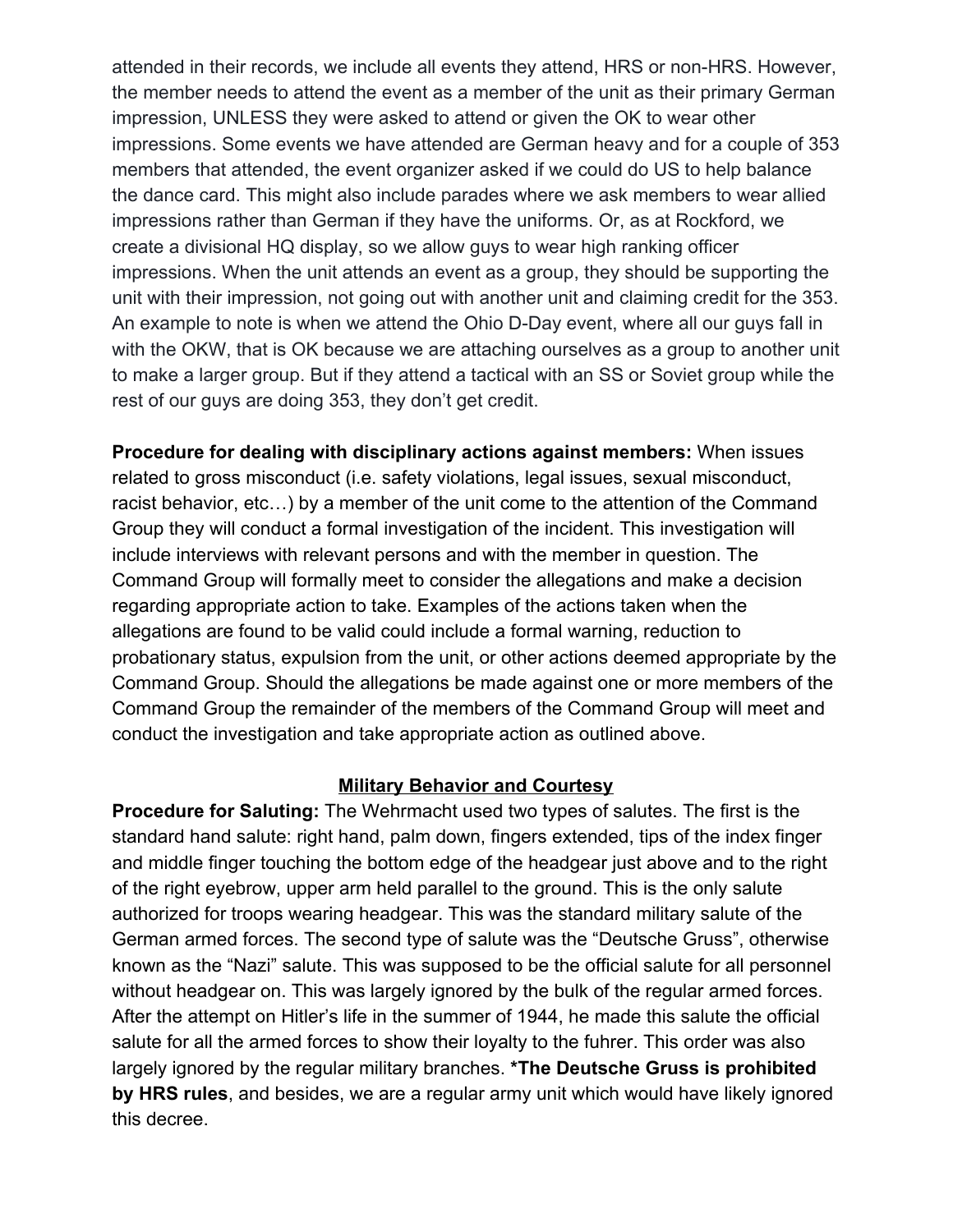**Procedure for who salutes whom:** You must first understand the German rank structure. The Wehrmacht's ranking system is broken into four classes: enlisted personnel, junior NCOs, NCOs, and officers. Junior NCOs, called Unteroffizier without Portepee, consist of the ranks Unteroffizier, Unterfeldwebel and Fahrich (officer candidates). Senior NCOs, called Unteroffizier mit Portepee, include all NCOs of Feldwebel and higher in rank and are easily identified by one or more pips on their shoulder boards.

It is the tradition of the German Army that enlisted personnel and junior NCOs are required to salute all officers and all senior NCOs. All NCOs of feldwebel rank and above are to be treated with the same respect and officers. All ranks of NCOs and officers are to salute officers or NCOs who are higher in rank than they are. As in the U.S. Army, the subordinate is required to salute first and hold the salute until the superior drops his salute. A subordinate dropping his salute before a superior drops his is in violation of military etiquette and is liable to be reprimanded. Soldiers are required to salute flags and standards, memorials to fallen heroes, veterans, holders of the highest awards of bravery (regardless of their rank), and, of course, the fuhrer. Gloves must be removed before saluting, and nothing is to be held in either hand nor dangling from the mouth (i.e. cigarettes).

When you pass an officer or NCO the proper procedure is as follows: at six paces from the officer you straighten up and walk at attention, keeping your left hand motionless at your side and saluting with your right. You hold your salute until two paces passed the officer.

In an open group of soldiers, the first soldier to notice the oncoming officer should snap to with his attention stance without saluting and warn the others behind him with an "Achtung!" The most senior officer in the group is the one who is to execute the actual salute, and the whole group is to hold their attention stance until two paces passed the officer.

In cases where soldiers are carrying something that would prevent them from properly saluting, only the walking at attention is required.

In a closed formation, such as on parade, the group's leader will bring the group to the "goose step" upon the command "Achtung!" At approximately six paces before reaching the officer (which according to regulation would be to the right of the column) the group leader will give the order "Augen recht!", upon which everyone except those forming the right side of the formation execute an eyes right, Those forming the right side maintain the eyes front (this to watch where the formation is going). Once the last man is at least two paces passed the officer, the command "Augen gerade aus!" (eyes front) followed by "Im Gleichschritt -Marsch!" will bring the formation back to a regular march. In a combat situation, only the highest-ranking enlisted man is responsible for saluting an officer, thus allowing others to attend to their duties.

When passing an officer in a closed formation with rifles, the group leader will say, "Das Gewehr über!" then, "Achtung - präsentiert das Gewehr!" then "Augen recht!" As the individual soldier passes the officer they follow him with their eyes until two steps past him, then snap their heads back forward. When an officer enters enlisted men's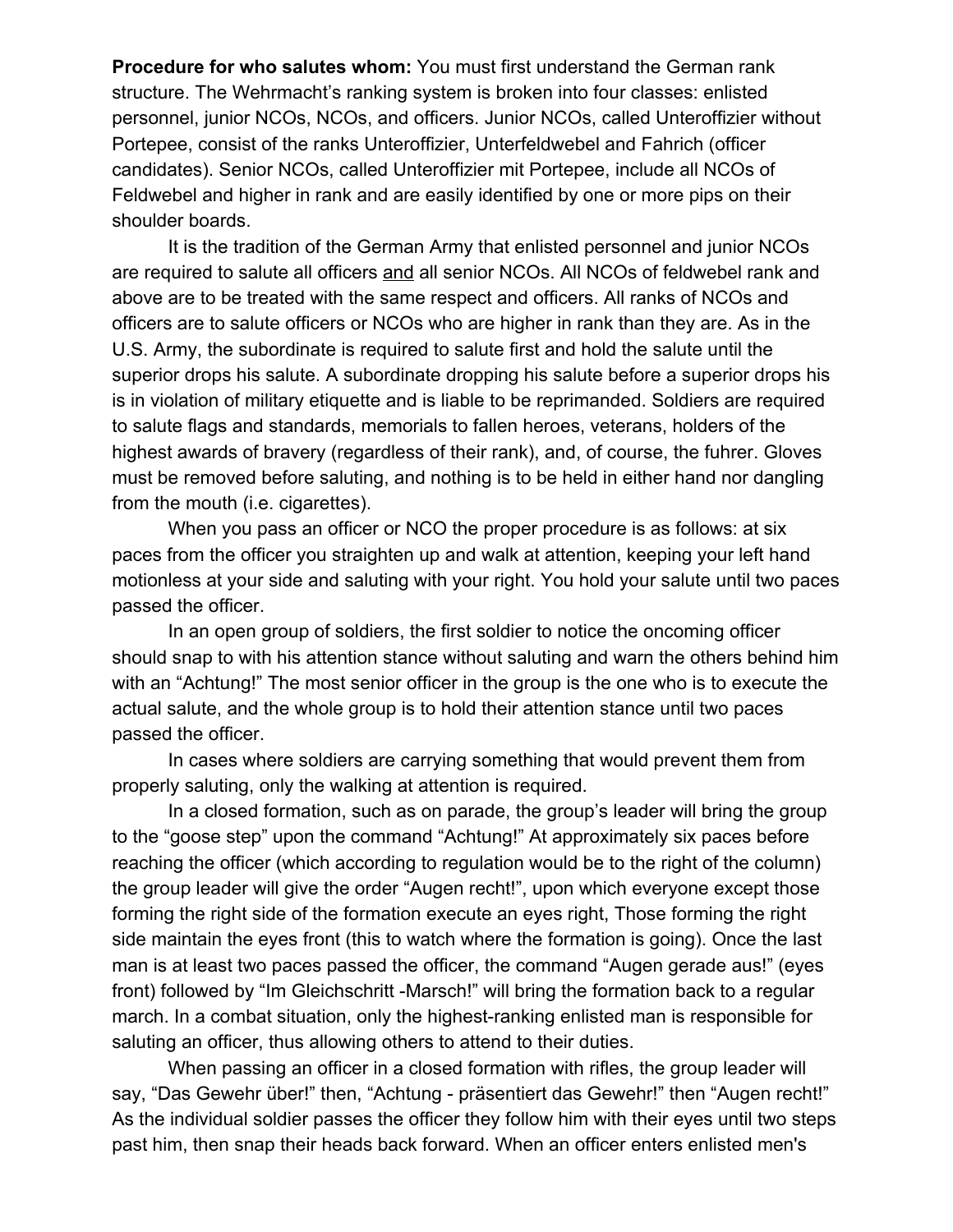barracks etc or approaches a group of soldiers at rest the soldier who notices him first brings the group to attention with "Achtung!" The highest-ranking soldier carries out the salute and replies to any inquiry the superior may ask. The officer may give the command "Weitermachen!" (as you were) allowing everyone to go back to what they were doing.

**Procedure for Reporting to a Superior:** When reporting to an officer seated behind a desk or in a stationary position, approach to about three paces before the officer, stop, come to attention and salute. The salute is held until either acknowledged, returned or until the officer leaves the room. You do not speak until the officer speaks to you first, and when you do speak, you always address superiors by their rank preceded by the title "Herr." When an officer calls your name you are to answer with "Hier, Herr ... ", raising your right hand. You should then proceed with haste following the shortest route to the officer, come to attention three paces in front of them, salute, and state "Zur Stelle, Herr ...". Whatever orders he gives you you must repeat back to him, and upon being dismissed state "Jawohl, Herr …", or — more formally "Zum befehl, Herr..." After making your statement, salute, about-face and proceed to execute your orders. When the orders have been completed you are to report back to the officer or NCO no matter how trivial the task they ordered you to do.

**Procedure for marching and movement:** All marching begins on the left foot. If you are unsure of the pacing for the march or how to keep in step, watch the man in front of you and do what they do. When no interval is specified, assume five (5) steps between each man when marching. In general, there will be no talking on the march or in the field except to communicate information about the enemy, the terrain, or to pass related information on to one's neighbors. The squad leader has no specific place in the open order: normally, he is at the head of his men but may be farther removed to scout or liason. On the march, he will typically be at the head of the column. The assistant squad leader remains at the end of the line to make sure no one is left behind. During combat, The squad leader is at the center of the squad.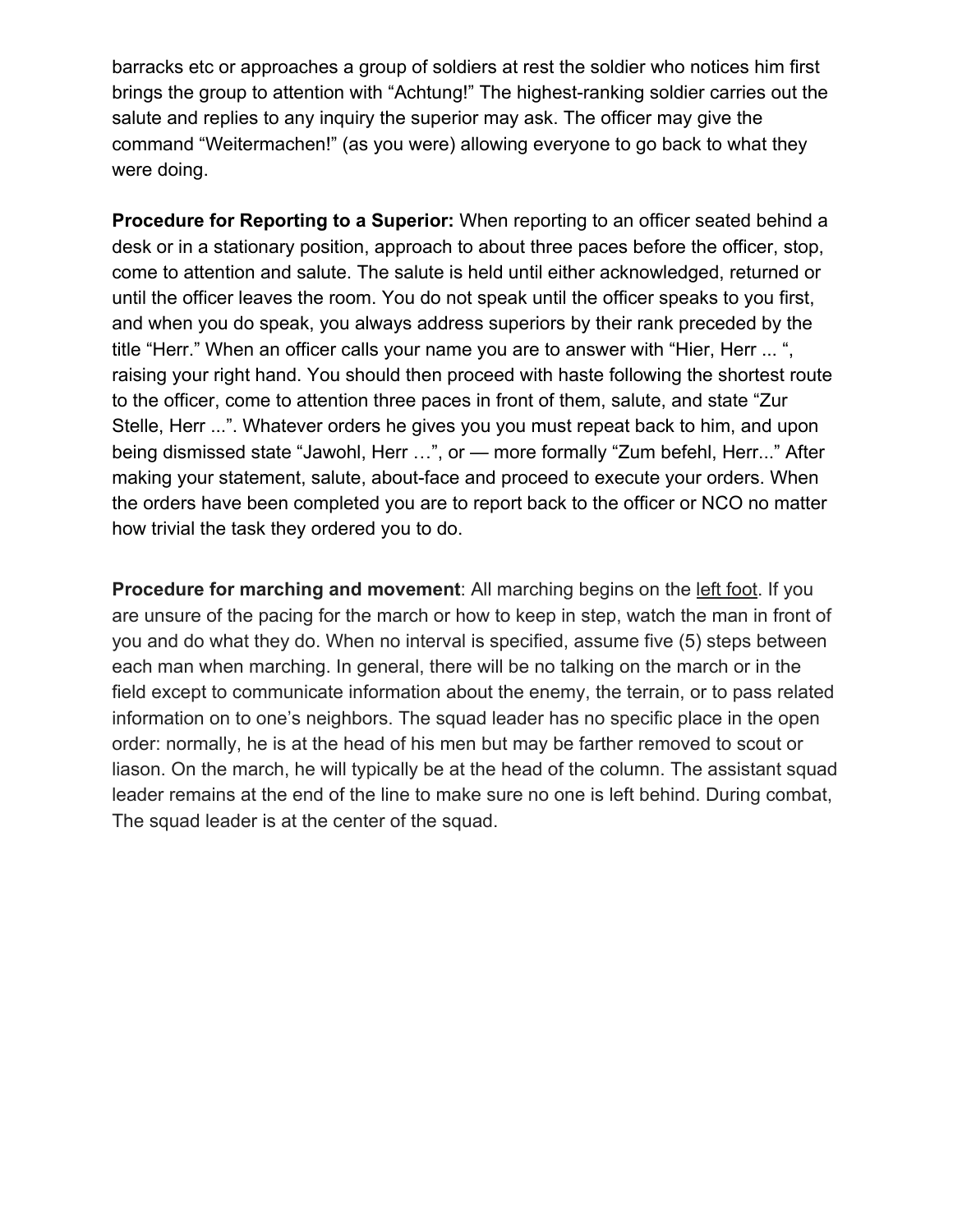**Speaking German:** The more effort you put into learning these and other German phrases and words, the more authentic your impression will be, and the greater our unit will become. Remember, you joined the 353 Infanterie Division to be a German soldier, so whenever possible-- *Spreche Deutsch!*

# **Useful Phrases in German**

| Fall In!                | Antreten!                 |
|-------------------------|---------------------------|
| Attention!              | Stillgestanden!           |
| <b>Fall Back!</b>       | Zurucktreten!             |
| Forward!                | Vorwarts!                 |
| March                   | Marsch                    |
| Get Up!                 | Aufstehen!                |
| Lay down!               | Hinlegen!                 |
| Get up!                 | Steh auf!                 |
| Dig in!                 | Eingraben!                |
| Disperse!               | Auseinander!              |
| Come back right away!   | Kommen sie sofort zurück! |
| Outposts out!           | Vorposten raus!           |
| Get out!                | Aussteigen!               |
| Get in!                 | Insteigen!                |
| Attack!                 | Angriffen!                |
| Fire!                   | Feuer!                    |
| Fire at will!           | <b>Feuer Frei!</b>        |
| Follow me!              | Folgen sie mir!           |
| Come here!              | Kommen sie hier!          |
| Help! (Help Me!)        | Hilfe! (Hilfe Mir!)       |
| Who goes there?         | Wer da?                   |
| Stop firing/Don't Shoot | <b>Nicht Schiessen!</b>   |
| Hands up!               | Hande hoch!               |
| I surrender!            | Ich gebe auf!             |
| Stop!                   | Halt!                     |
| Medic!                  | Sanitater! or Sani!       |
| Fast(er)                | Schnell(er)               |
| Slow(er)                | Langsam(er)               |
| No smoking!             | Nichts rauchen!           |
| Yes                     | Ja                        |
| Yes (to a superior)     | Jawohl                    |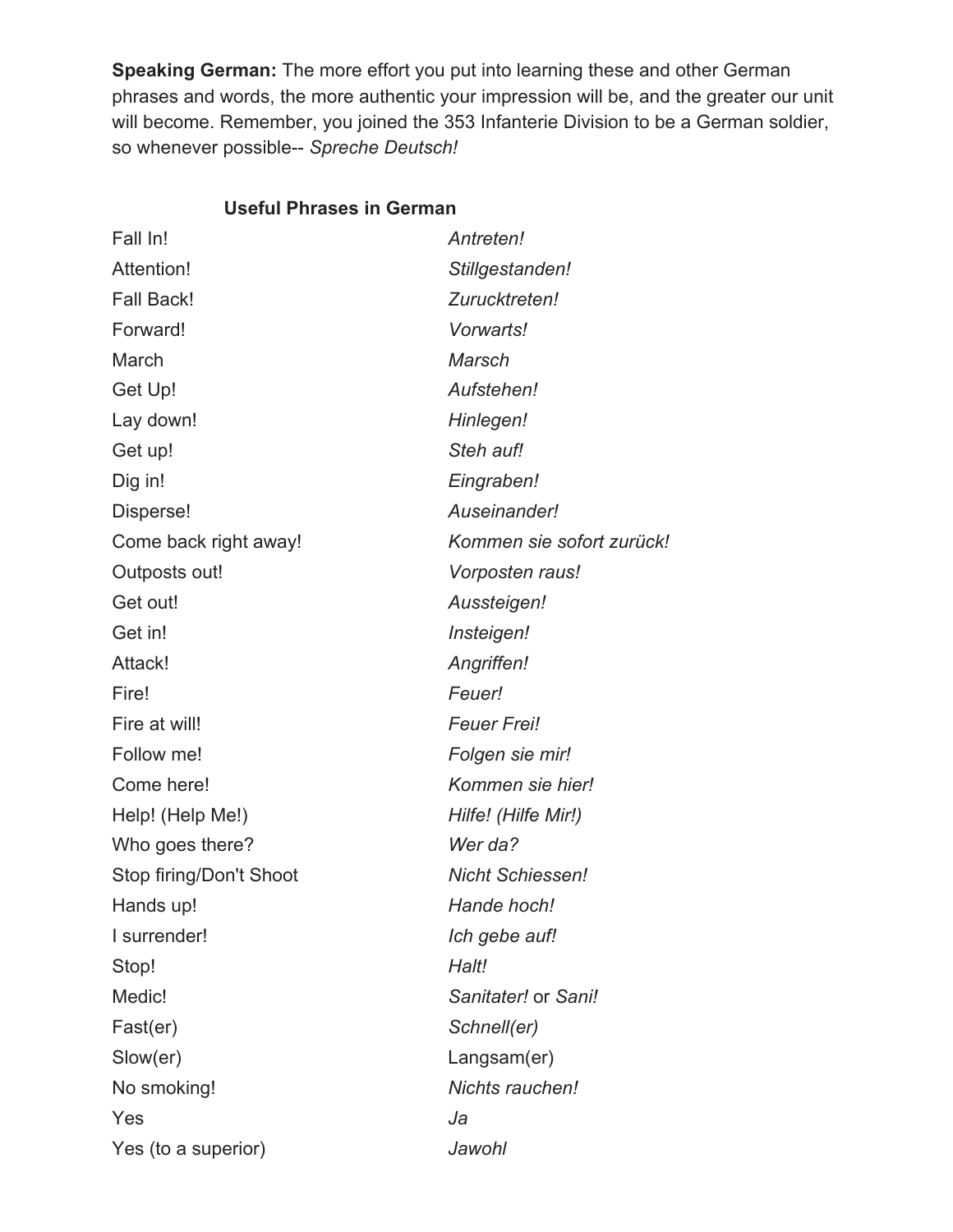No *Nein* Please *Bitte* Thank you *Danke* You are welcome *Bitte* Division *Division* Regiment *Regiment* Company *Kompanie* Platoon *Zug* Squad *Gruppe* Commander *Kommandeur* Officer *Offizier* Cap *Feldmütze* Tunic *Bluse* Trousers *Hosen* Shirt *Hemd* Great Coat *Mantel* Helmet *Stahlhelm* Belt and Buckle *Gürtel und Schnalle* Jackboots *Marschstiefel* Ankle boots *Schnürschuhe* Canteen *Feldflasche* Bread Bag *Brotbeutel* Mess kit *Kochgeschirr* Gas Mask Can *Tragbüchse (*Sometimes *Tragebüchse)* Ammunition pouches *Patronentasche* Backpack *Tornister* Tent Quarter *Zeltbahn* Rifle *Gewehr* Bayonet *Bajonett* or *Seitengewehr* Ammunition *Munition* Round of ammunition *Patrone* Ammunition box *Patronenkasten* Rifle cleaning kit *Reinigungsgerät* All Military branches *(excludes SS) Wehrmacht* Army *Heer* Navy *Kriegsmarine* Air Force *Luftwaffe*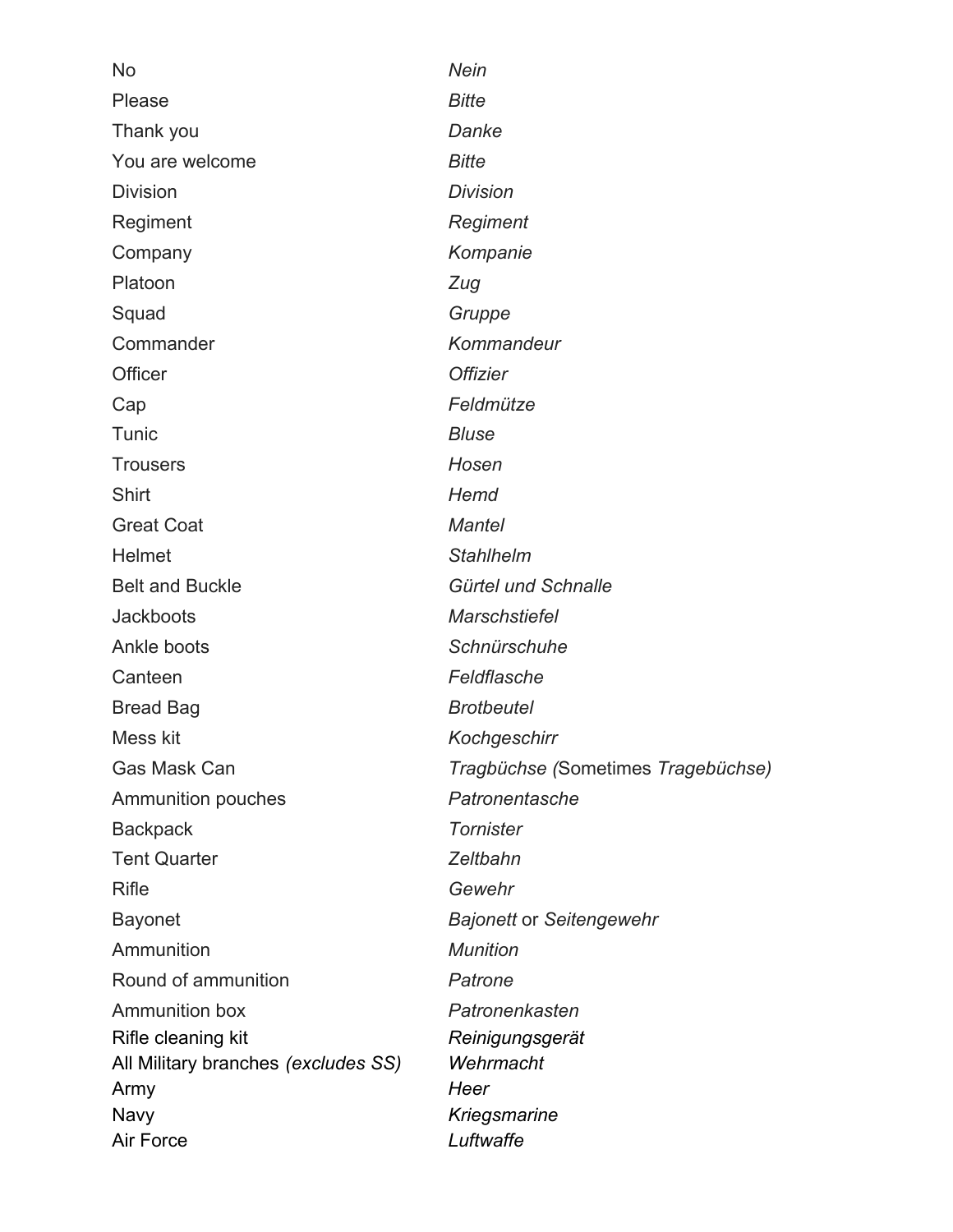| <b>German Army Officers</b>     |                              |  |
|---------------------------------|------------------------------|--|
| Generalfeldmarshall             | General of the army (5 Star) |  |
| Generaloberst                   | General (4 Star)             |  |
| Generalleutnant                 | Lieutenant General (3 Star)  |  |
| Generalmajor                    | Major General (2 star)       |  |
| Oberst                          | Colonel                      |  |
| Oberstleutnant                  | Lieutenant colonel           |  |
| Major                           | Major                        |  |
| Hauptmann                       | Captain                      |  |
| Oberleutnant                    | <b>First lieutenant</b>      |  |
| Leutnant                        | <b>Second lieutenant</b>     |  |
| <b>German Army Enlisted Men</b> |                              |  |
| Stabsfeldwebel                  | Sergeant Major               |  |
| Oberfeldwebel                   | <b>Master Sergeant</b>       |  |
| Feldwebel                       | <b>Sergeant First Class</b>  |  |
| Unterfeldwebel                  | <b>Staff Sergeant</b>        |  |
| Unteroffizer                    | Sergeant                     |  |
| Obergefreiter                   | Corporal                     |  |
| Gefreiter                       | Lance Corporal               |  |
| Oberschütze                     | <b>Private 1st Class</b>     |  |
| Schütze                         | Private                      |  |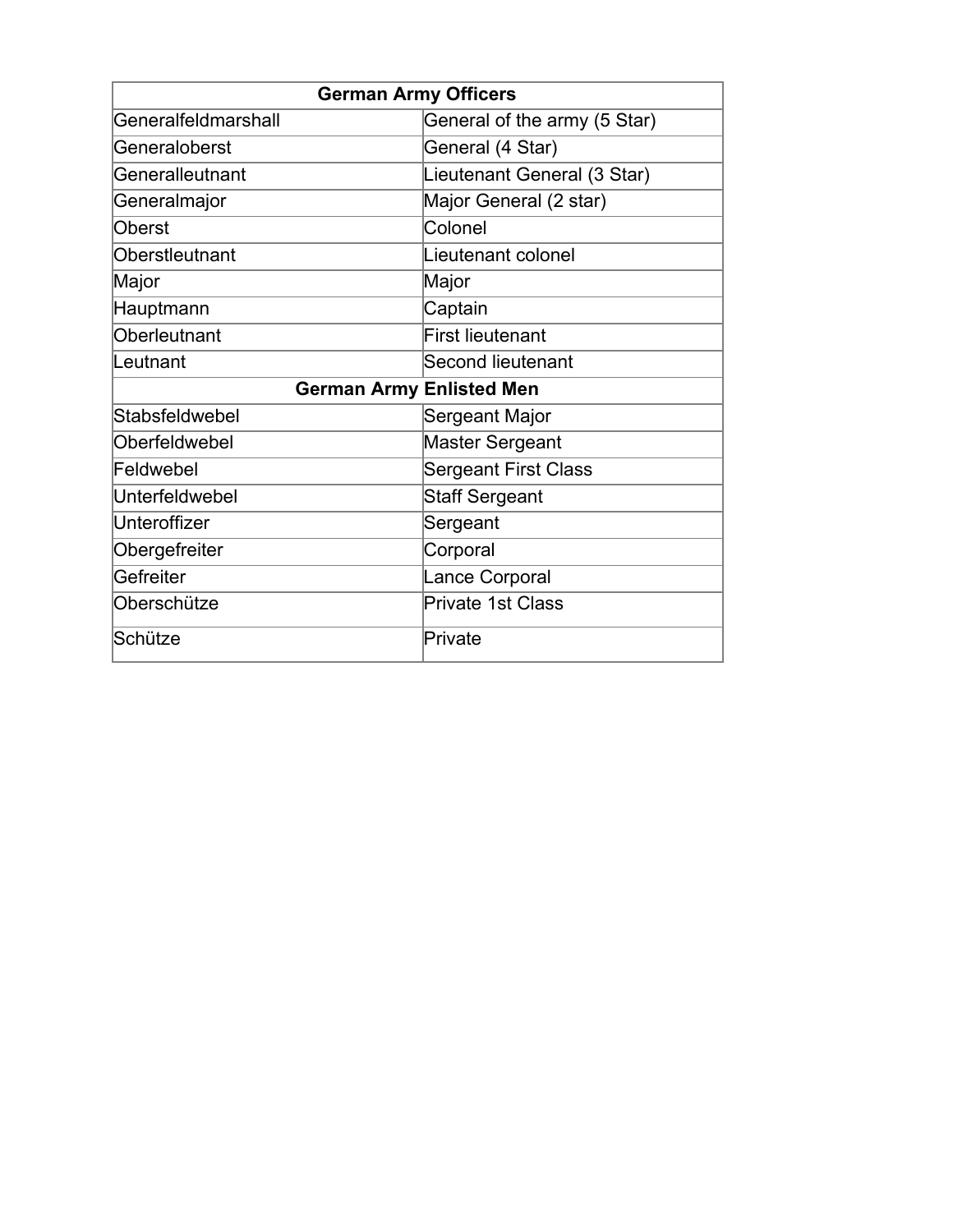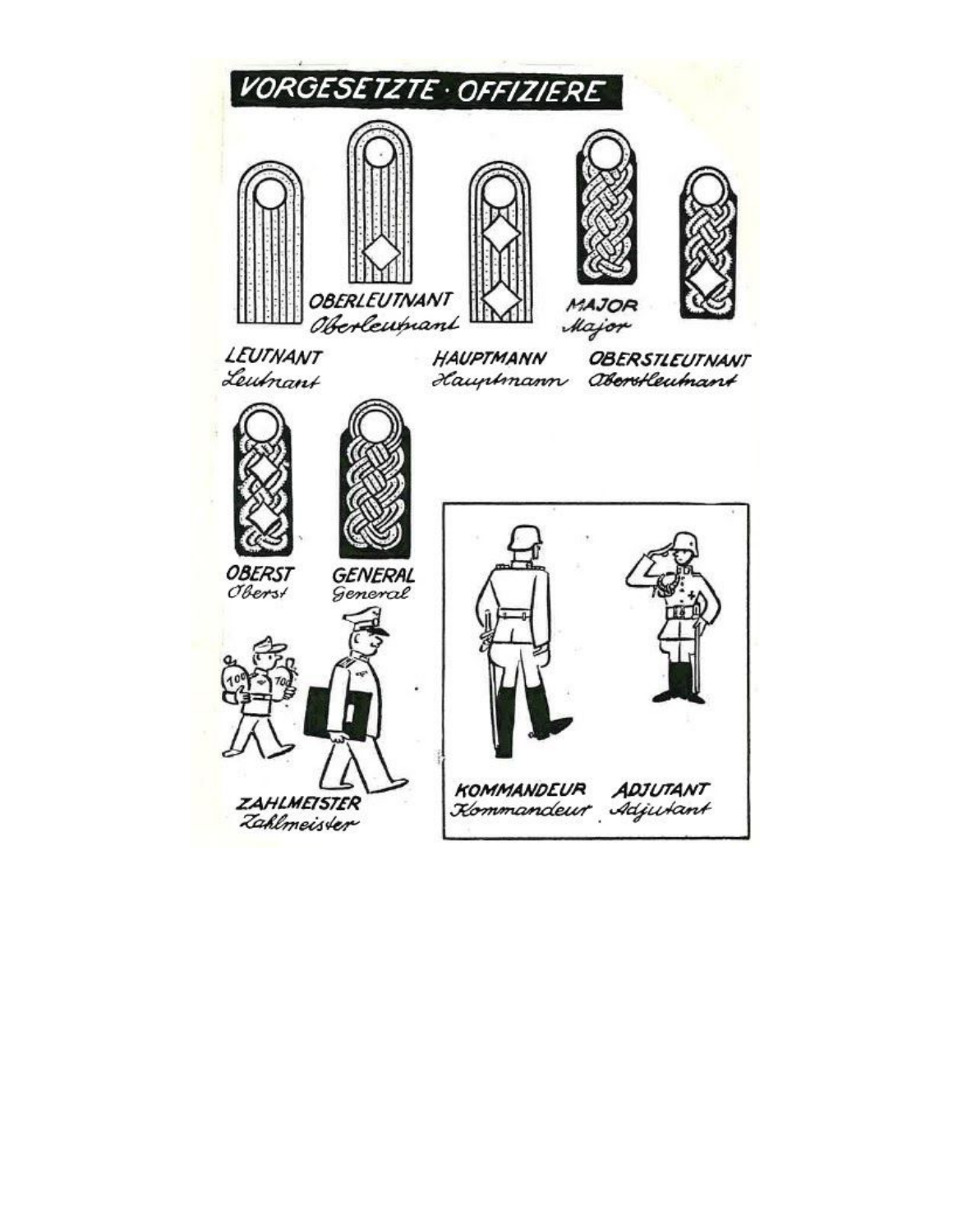

GRENADIER OBERGRENADIER GEFREITER Grenadier Obergrenadier Gefreiter 0BERGEFREITER<br>*Obergefreiter* 







FELDWEBEL Feldwebel

**OBERFELDWEBEL** *Oberfeldwebel* 





**STABSFELDWEBEL** Aabsfeldwebel

SANITÄTER<br>Samitäter

**WAFFENUNTEROFFIZIER** waffenunkroffinier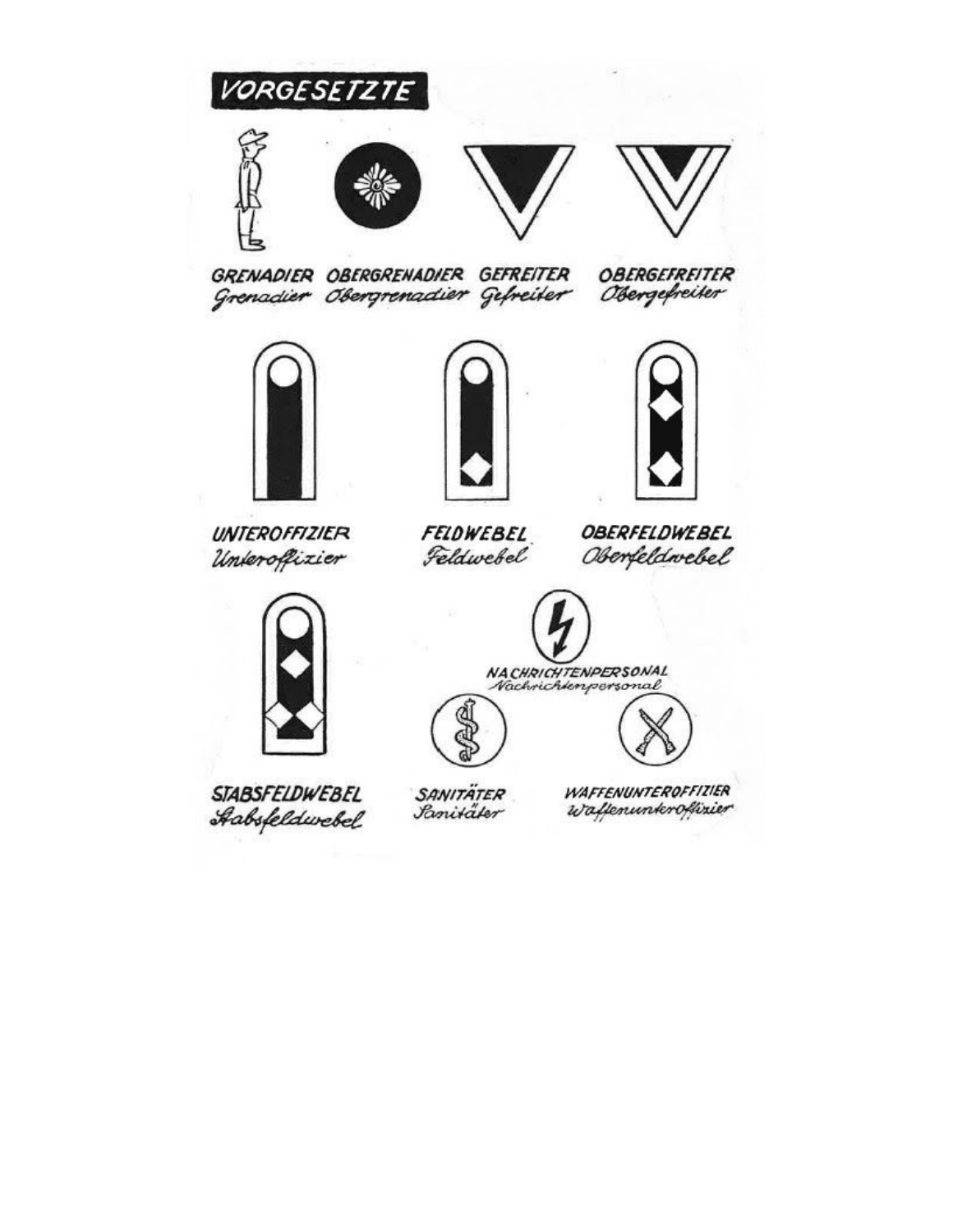

**Angetreten:** *Fall in at attention*. Run to the formation and join the end away from the NCOs. Stand at attention.



**Antreten:** *Fall in at ease*. Run to the formation and join the end away from the NCOs. Stand at ease.



**Stillgestanden:** *Attention.* Stand at attention. Feet forming a 45 degree "V". If you have your rifle it should be on the ground with the muzzle in your right hand.



**Das Gewehr über:** *Shoulder Arms.* Rifle is taken from the right foot and placed over the left shoulder and locked in place.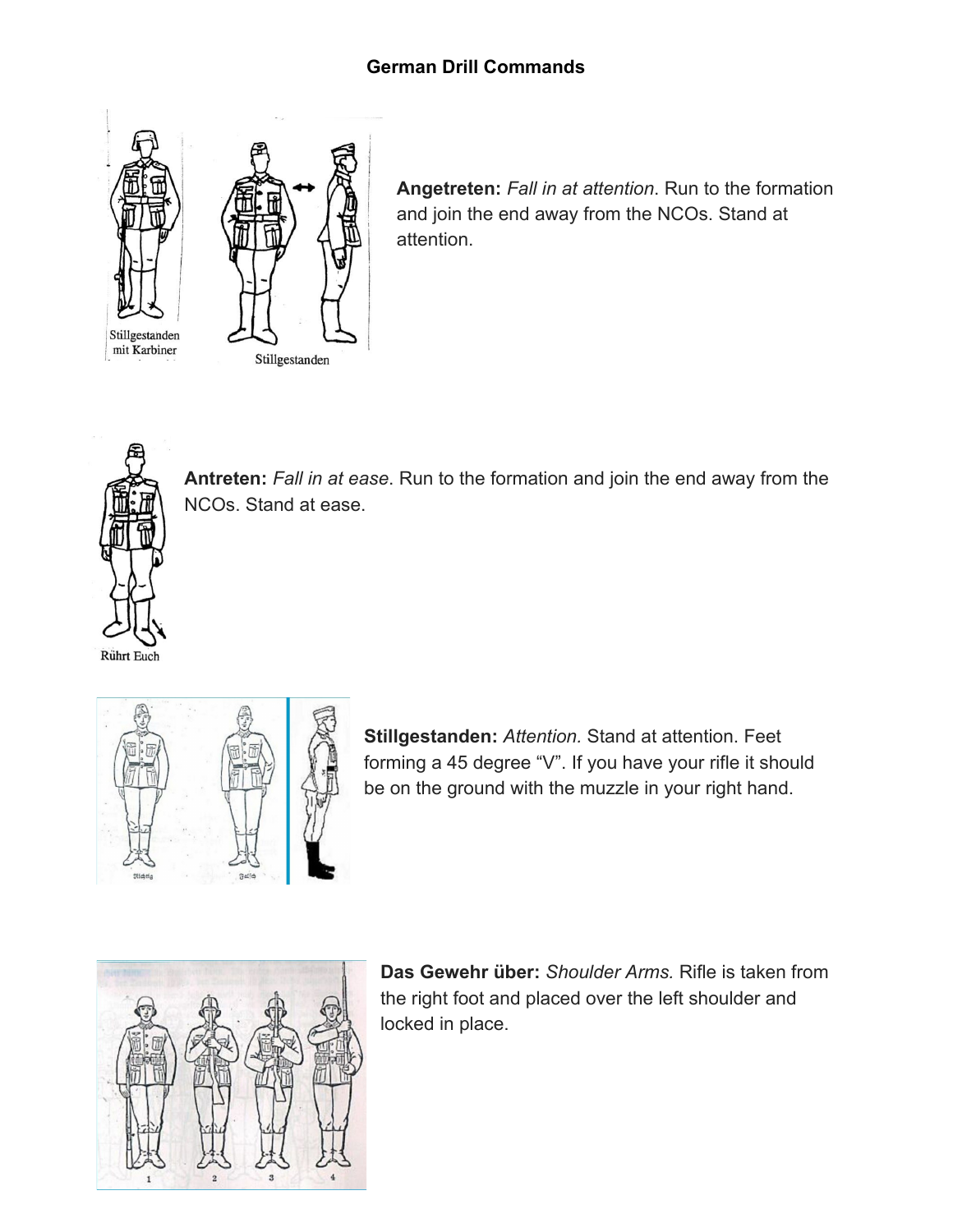

**Das Gewehr ab:** *Order Arms.* Rifle is brought down to the side of the right foot. The rifle swings outward slightly before coming to rest (see 7).



**Das Gewehr Umhängen.** *Sling Arms.* Sling is loosened and rifle slung over the right shoulder. Alternately **Das Gewehr auf den Rücker**





**Präsentiert das Gewehr:** *Present Arms.* Move your rifle sharply from your left shoulder to in front of your body with the trigger guard facing outward. The bolt should remain closed unless you are otherwise ordered.



**Rührt Euch:** *Art Ease.* The Soldier stands at ease by hanging their arms hanging easily as their sides and moving their right foot approximately 20 cm—30 cm to the right. If armed, the individual's left hand is kept at the thigh, the rifle remains being strapped on the right shoulder unless ordered otherwise beforehand.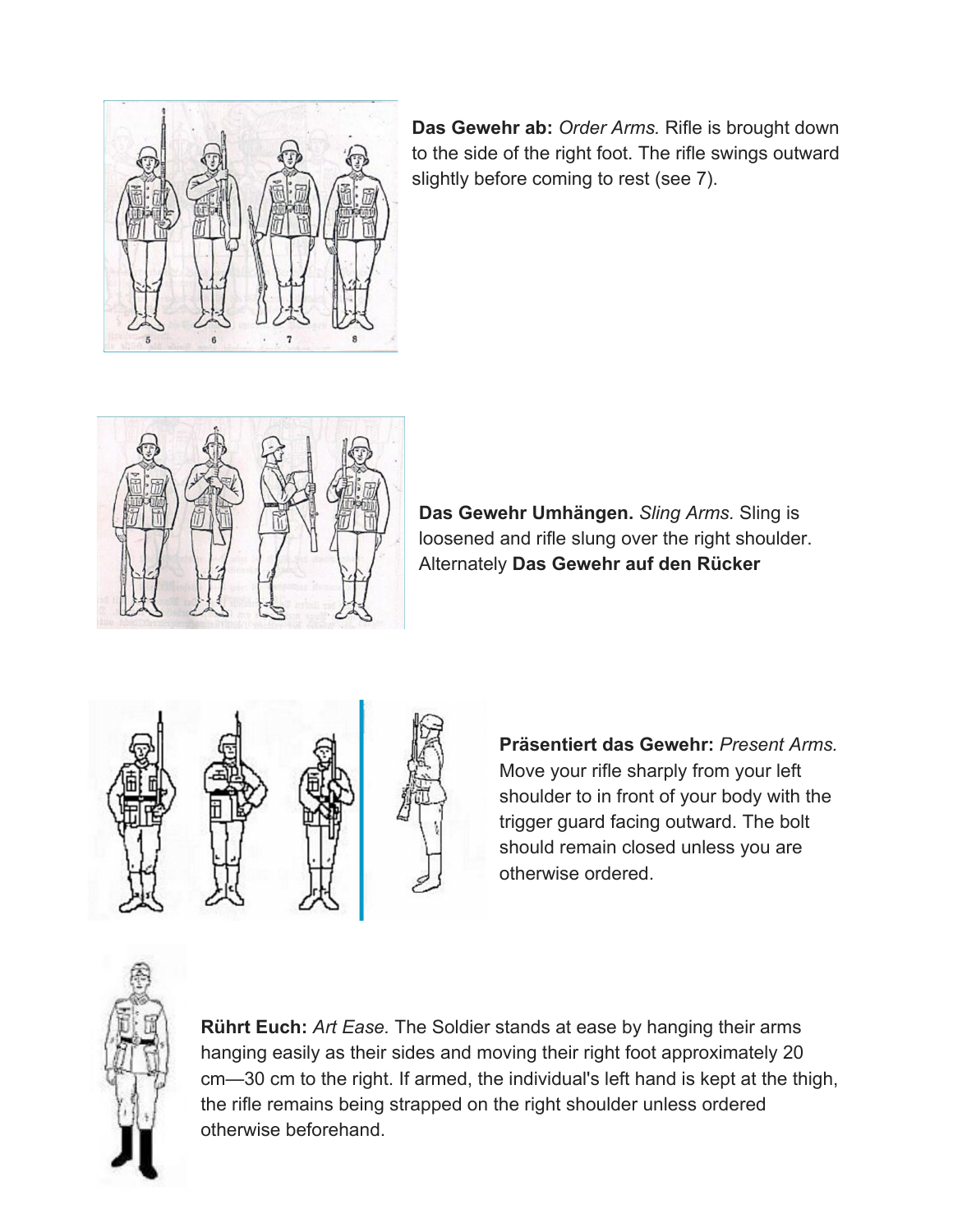

3

**Wegtreten:** *Dismissed*. Leave formation. Move your left foot backward, pivot on it, and march 3 three steps away.



**Richt Euch:** *Dress Right*. Turn your head to the right and extend your right elbow and ensure you have space between you and the next soldier.



**Gruß:** *Salute.* right hand, palm down, fingers extended, tips of the index finger and middle finger touching the bottom edge of the headgear just above and to the right of the right eyebrow, upper arm held parallel to the ground.

**Im Gleichschritt Marsch:** The soldiers march in step, beginning with the left foot at approx. 114–116 steps a minute. Fingers are outstretched, thumb pressed flat against the hand. As the arms swing, hands are brought up to a point just below the navel, about a hand's width away from the stomach

**Ohne Tritt Marsch:** Marching without being in step, suitable for long marches and bridges etc.

**Rechts/Links um:** Right/Left Face, 90°, left heel serves as the pivot.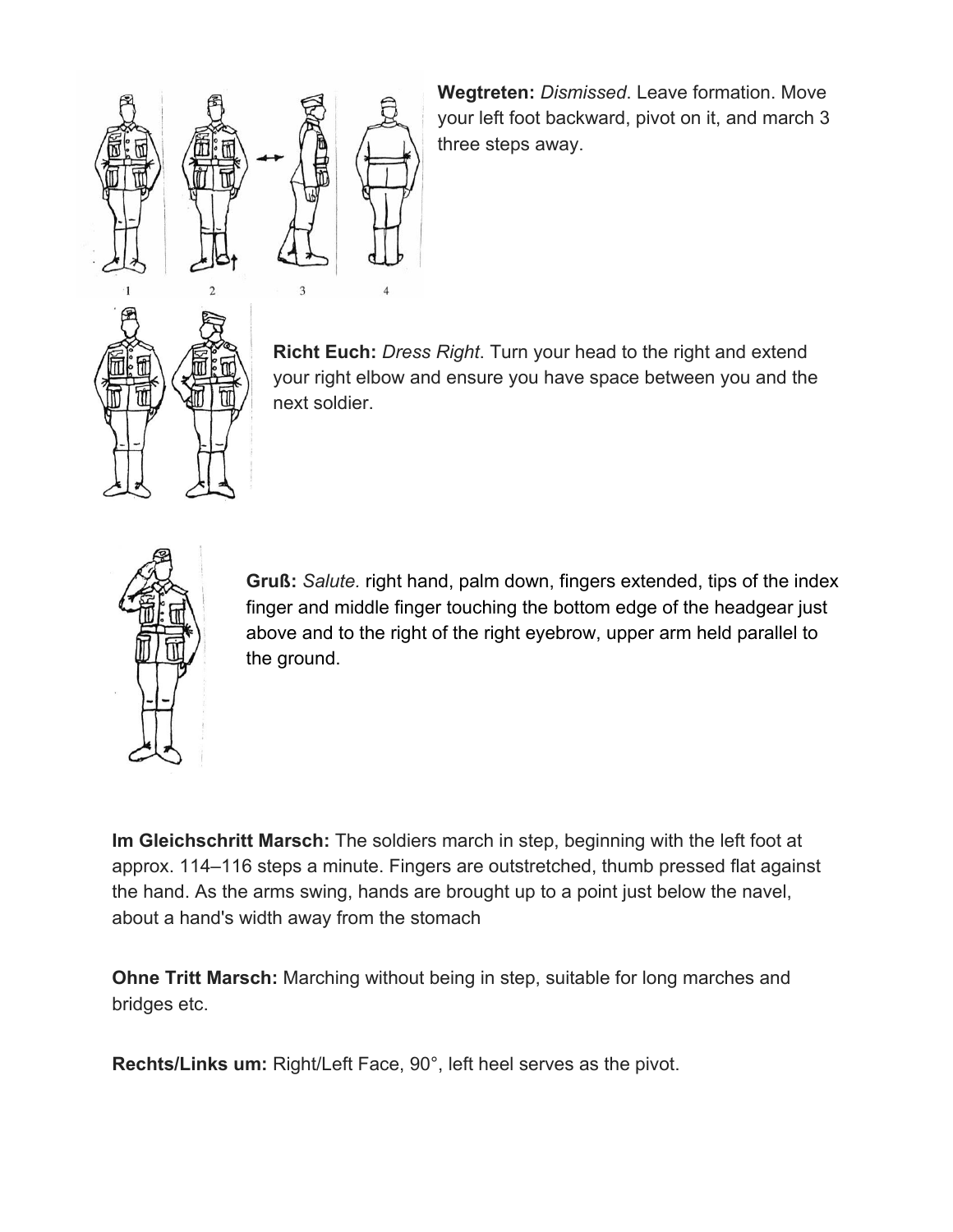# **Procedure for Earning Awards**

 Awards are based on a number of criteria. One of the main criteria has to do with attending events. When crediting unit members for events attended in their records, we include all events they attend, HRS or non-HRS. However, the member needs to attend the event as a member of the unit as their primary German impression, UNLESS they were asked to attend or given the OK to wear other impressions. Some events we have attended are German heavy and for a couple of 353 members that attended, the event organizer asked if we could do US to help balance the dance card. This might also include parades where we ask members to wear allied impressions rather than German if they have the uniforms. Or, as at Rockford, we create a divisional HQ display, so we allow guys to wear high ranking officer impressions. When the unit attends an event as a group, they should be supporting the unit with their impression, not going out with another unit and claiming credit for the 353. An example to note that is when members attend the Ohio D-Day event, where all the unit members fall in with the OKW group, that is acceptable because we are attaching ourselves as a group to another unit to make a larger group. However, if they attend a tactical with an SS or Soviet group while the rest of our guys are doing 353, they don't get credit.

**- Infantry Assault Badge (Infanterie Sturmabzeichen)**. Awarded in Silver to infantry units who participated in three different infantry assaults on three different days. *\*Awarded to members of the 353rd who:*

*1. Participate in 12 public events.*

*2. Have all items required for basic infantry impression as listed in Member Guidelines.*

 **-General Assault Badge (Allgemeines Sturmabzeichen).** Awarded to Pioneers, Artillerymen, Anti-Tank Units, and those not eligible for the Infantry Assault badge) for participating in three different assaults on three different days. *\*Awarded to members of the 353rd who:*

- *1. Participate in 12 public or tactical events.*
- *2. Have all items required for basic impression as listed in Member Guidelines.*

**-Iron Cross Second Class (Eisernes Kreuz 2. Klasse).** The original criteria necessary to receive this award was to have performed a single act of bravery above and beyond the call of duty. *\*Awarded to members of the 353rd who:*

- *1. Participate in 15 public events.*
- *2. Participate in 3 tactical events.*
- *3. Are able to properly execute drill and weapon inspection.*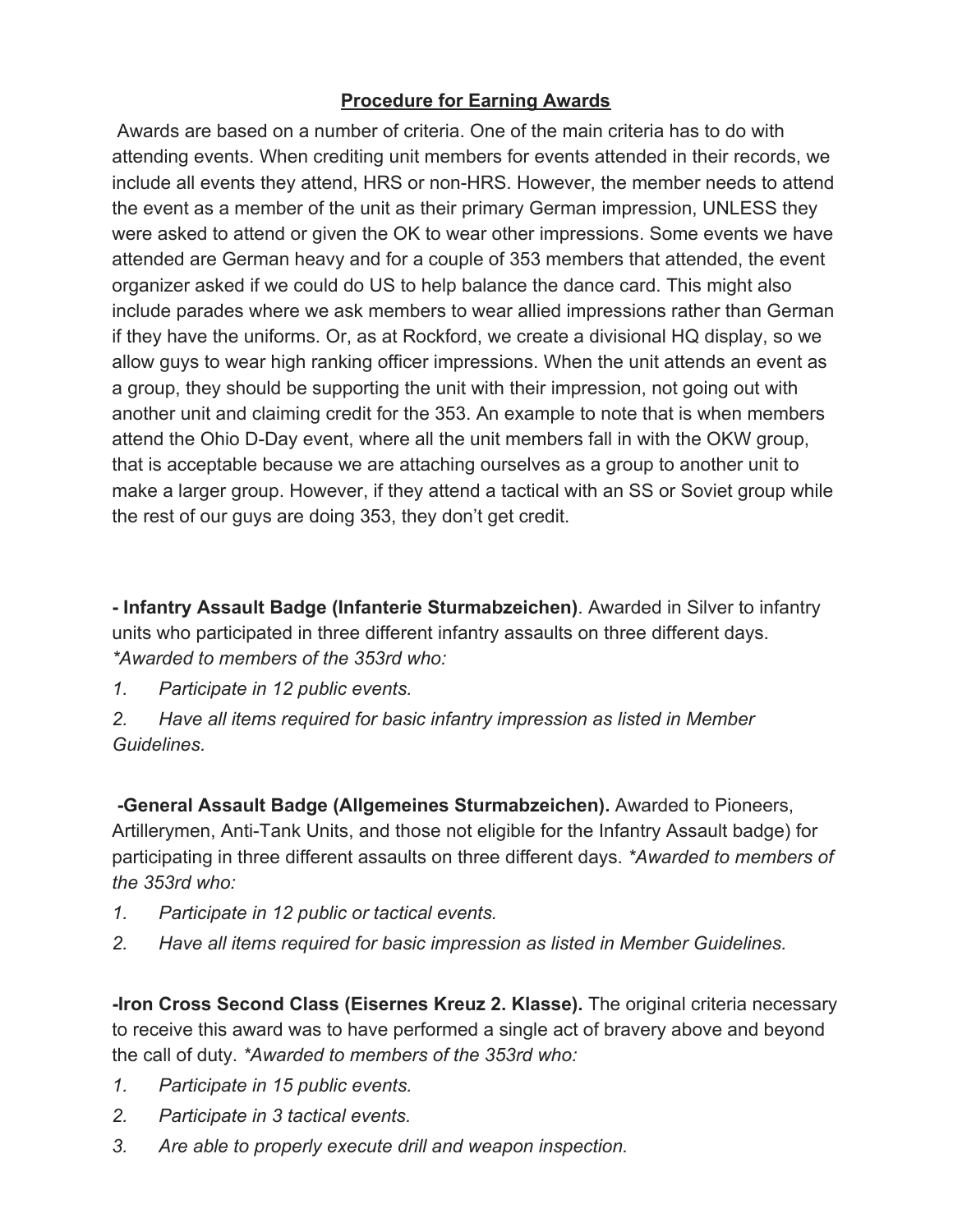**- Iron Cross First Class (Eisernes Kreuz 1. Klasse).** The original criteria necessary to receive this coveted award was to have performed 6 to 7 acts of outstanding bravery in battle above and beyond the call of duty. *\*Awarded to members of the 353rd who:*

- *1. Participate in 30 public events.*
- *2. Participate in 6 tactical events.*
- *3. Understand proper squad formations and deployment.*
- *4. Understand basic German hand commands.*

**-Knight's Cross of the Iron Cross (Ritterkreuz des Eisernes Kreuzes).** Awarded for continuous bravery and outstanding service, or a single incredible act of bravery. *\*This, the highest award obtainable by a German Soldier is only awarded by the 353rd Inf Division For the actual saving of a life during a unit event.*

**-Honor Roll Clasp (Ehrenblatt des Deutschen Heeres).** Awarded for continuous bravery after winning the Iron Cross first and second class. The original criteria necessary to receive this coveted award was to have performed 6 to 7 acts of outstanding bravery in battle above and beyond the call of duty. *\*Awarded to members of the 353rd who have attended 100 battles, Eastern and Western Front.*

**-Close Combat Clasp (Nahkampfspange).** Originally awarded in Gold for 50 days of hand to hand fighting, Silver for 30 days, and Bronze for 15 days of hand to hand fighting. *\*Awarded to members of the 353rd in Bronze for participating in 10 tacticals, in Silver for participating in 20 tacticals, in Gold for participating in 30 tacticals.*

 **-Wound Badge (Verwundeten-Abzeichen).** Awarded in Black for up to two wounds requiring medical attention, in Silver for 3 to 4 wounds, and Gold for 5 or more. *\*Awarded to members of the 353rd for wounds received at an event requiring professional medical attention within 24 hours of receiving the wound, using the original criteria. Alternately may be awarded at the discretion of the command staff to members who have earned the Purple Heart in US military service or the equivalent in the military of another country.*

 **-Wehrmacht Long Service Awards (Wehrmacht Dienstauszeichnungen)**. Originally awarded as follows: 1st Class - 25 years of service, 2nd Class - 18 years of service, 3rd Class - 12 years of service, and 4th Class - 4 years of service. *\*Awarded to members of the 353rd as follows: 1st Class - 20 years reenacting in the unit, 2nd Class - 15 years reenacting in the unit, 3rd Class - 8 years reenacting in the unit, and 4th Class - 4 years reenacting in the unit.*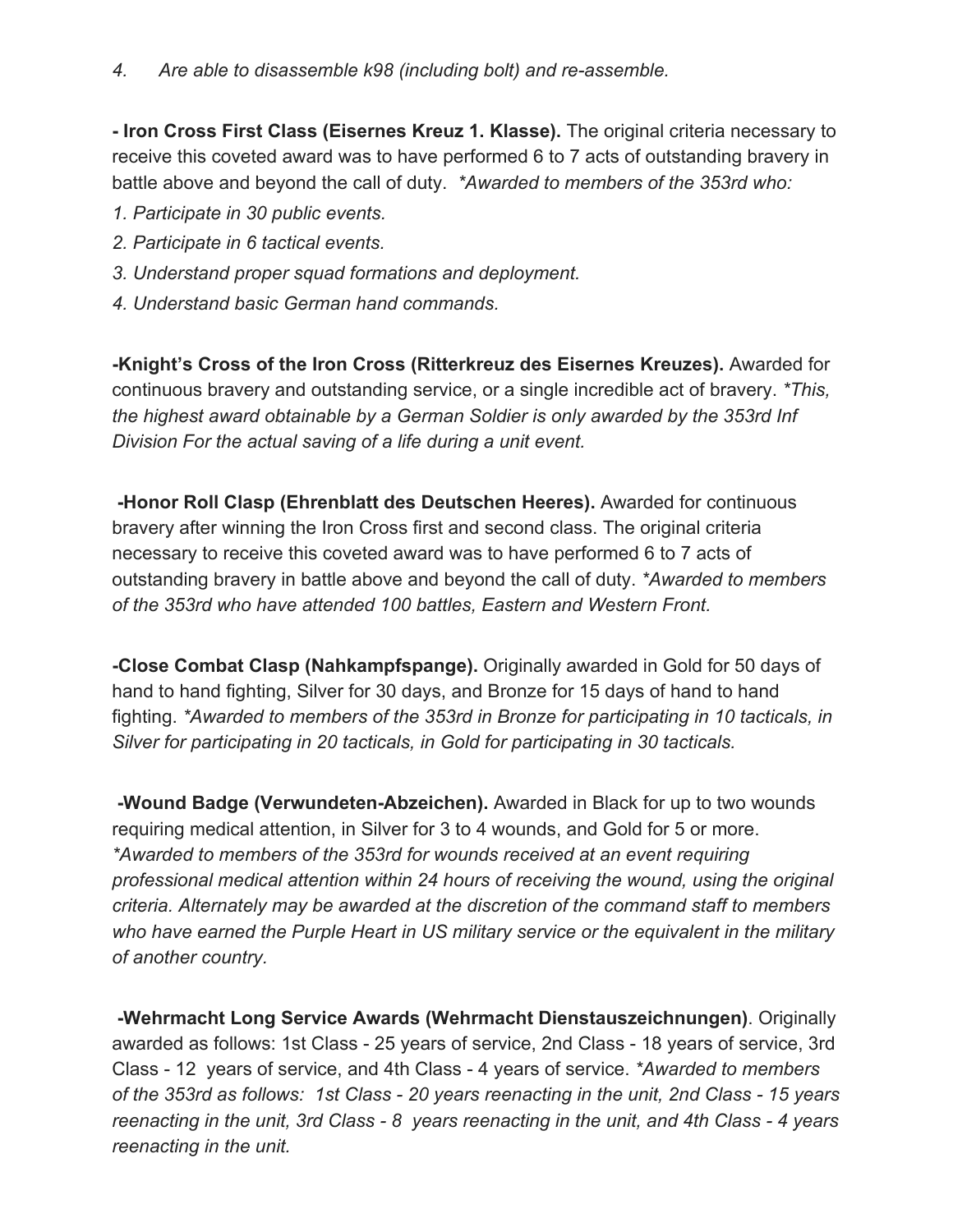### **-Medal For the Winter Campaign in Russia (Winterschlacht im Osten 1941-42).**

Awarded to those German Soldiers who served for at least sixty days in the Russian theatre of war or two weeks in combat, or were wounded while fighting there. *\*Awarded to members of the 353rd who have attended at least three (3) Winter Eastern Front only events.*

## **-War Merit Cross Second Class with Swords (Kriegsverdienstkreuz mit**

**Schwertern 2. Klasse).** The same basic criteria of the First Class award applies, but it was easier to qualify for this, the junior grade of the medal. *\*Awarded to members of the 353rd who participate as a noncombatant in 15 public events in direct support of combat troops. Alternately may be awarded at the discretion of the command staff for non-combat work above and beyond the call of duty.*

## **-War Merit Cross With Swords First Class (Kriegsverdienstkreuz mit Schwertern**

**1. Klasse).** Awarded to those members of the Armed forces who furthered the war effort, or showed bravery outside of direct combat in such a way that fell short of the Iron Cross 2nd Class after winning the War Merit medal 2nd Class. *\*Awarded to members of the 353rd who participate as a noncombatant in 30 public events in direct support of combat troops. Alternately may be awarded at the discretion of the command staff for non-combat work above and beyond the call of duty.*

#### **-War Merit Cross 2nd Class without Swords (Kriegsverdienstkreuz 2. Klasse).**

The same basic criteria of the First Class award applies, but it was easier to qualify for this, the junior grade of the medal. *\*Awarded to members of the 353rd who participate as a noncombatant in 15 public events. Alternately may be awarded at the discretion of the command staff for non-combat work above and beyond the call of duty.*

# **-War Merit Cross First Class without Swords (Kriegsverdienstkreuz 1. Klasse).**

Awarded to those individuals who furthered the war effort outside of the combat zone to recognize their service after receiving the War Merit medal 2nd Class without swords. *\*Awarded to members of the 353rd who participate as a noncombatant in 30 public events. Alternately may be awarded at the discretion of the command staff for non-combat work above and beyond the call of duty.*

## **-The Honor Cross of the World War 1914/1918 (Das Ehrenkreuz des Weltkriegs 1914/1918).** Awarded to those individuals who served as soldiers in the Great War. *\*Awarded to members of the 353rd who have been active for Four Years, (the time length of WWI) who are a minimum of 40 years of age, and who have participated in a minimum of five WWI events as a member of the 353rd.*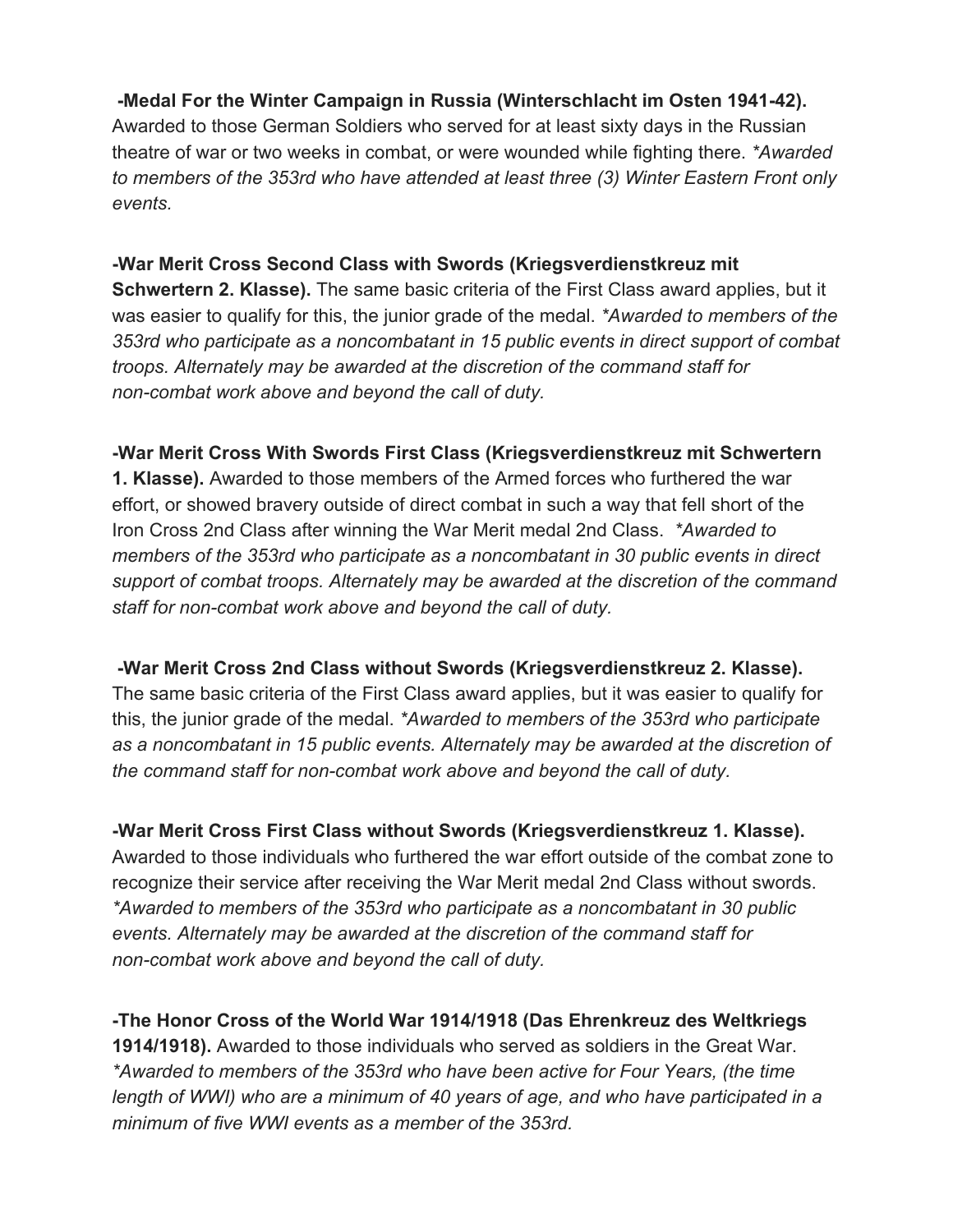# **Basic Uniform**

This is the uniform kit for all members of the 353.Infanterie. All unit members are expected to have their uniform complete by their first year anniversary with the unit. **Before you purchase anything**, check the unit standards or check with an Authenticity Committee member. Too many times a new member has purchased something, later to find out they cannot use it.

**Tunic:** Reproduction M40, M42, M43 Feldgrau (Field Gray) wool tunic with correct Heer insignia are all acceptable. M36 uniforms (w/bottle green collars) may be worn by Officers and NCOs of the rank of Unteroffizier and above. M36 tunics are acceptable for early war impressions. All unit members must obtain a proper tunic as described above.

**Trousers:** M37, M40, M42 & M43 Feldgrau (Field Gray) wool trousers (Langhosen Keilhosen or Rundbundhosen) are acceptable. Steingrau (Stone Gray) M36 trousers (Langhosen) are acceptable for early war impressions. All unit members must obtain proper trousers as described above.

**Service Shirt:** Reproduction mouse gray or West German olive drab service shirt (cotton) with collar and proper buttons. White collarless shirts are acceptable for early war impressions or Officers.

**Suspenders:** Prefered Suspenders are Czech military surplus or appropriate civilian style suspenders.

**Boots:** Reproduction Marschstiefel (jackboots) dyed black or Schnürschuhe (ankle boots) dyed black or very dark brown which must be worn with Gamaschen (Gaiters).

**Gamaschen (Gators):** Original or reproduction German in green, khaki or olive. West German with the buckle replaced with a leather loop or the metal loop removed.

**Helmet or Stahlhelm (Steel Helmet):** Original, post-war, or reproduction M35, M40 or M42 Stahlhelm with correct liner and suspension pins are required for all members. The preferred paint scheme is Feldgrau with or without a single Heer decal on the left side. Other helmets such as unconverted West German or Spanish helmets are unacceptable. Converted helmets must be submitted to the authenticity committee for approval before use.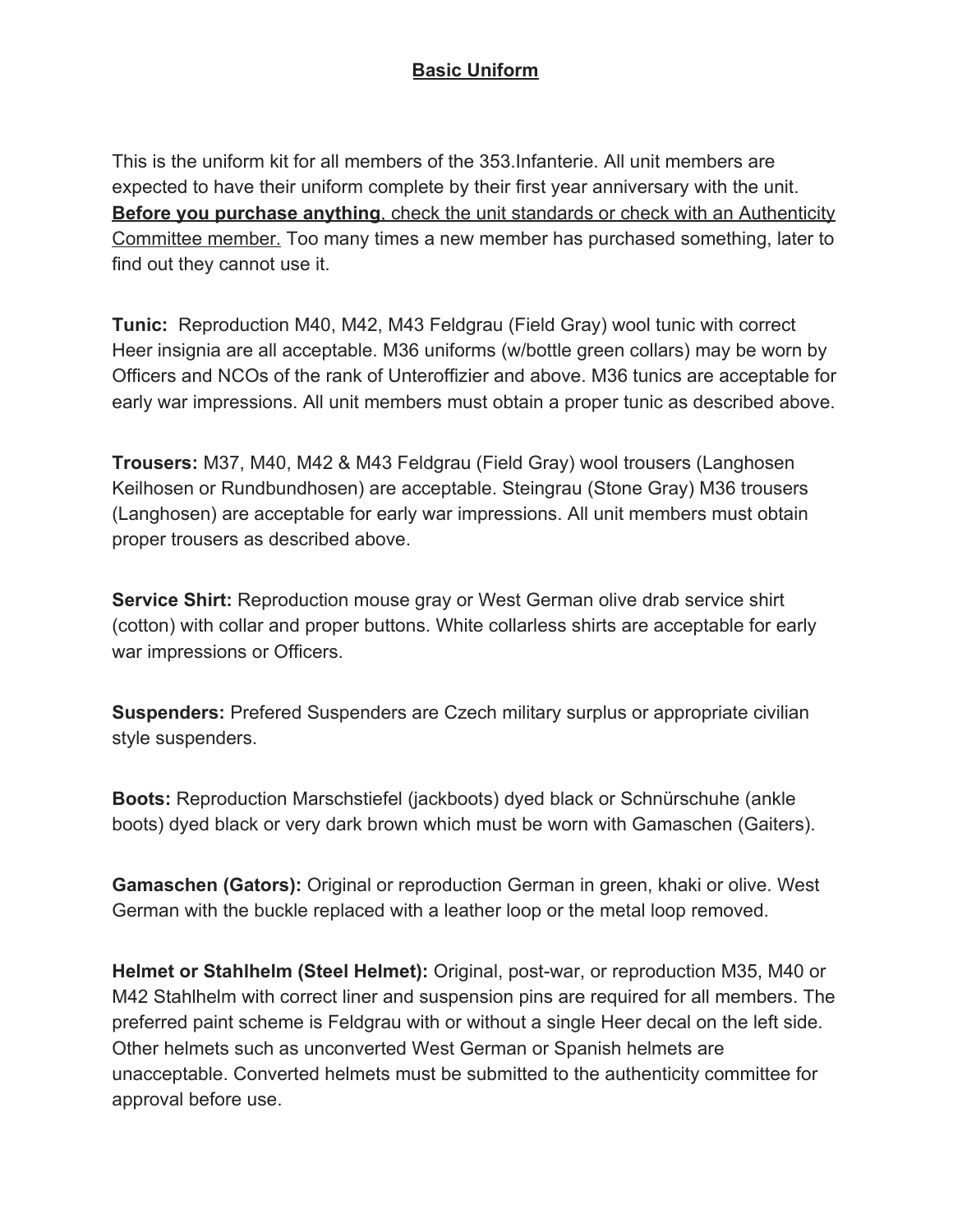**Field Cap:** Feldgrau (Field Gray) wool Feldmütze, M34, M38, M40, M42 (side caps) or, M43 (billed caps) are acceptable. Special permission is required to utilize any other style of field cap. Caps should have all correct insignia and buttons where appropriate. (See cap insignia below.)

## **Heer Insignia**

**Breast Eagle:** Late war "Subdued" gray on field gray. Bevo or embroidered. White on green is acceptable for early war impressions.

**Collar Tabs (Litzen):** Infantry, late war, generic gray slashes on gray. Or, approved, appropriate waffenfarbe (branch of service color). Example: Artillery; red, Medical; cornflower blue, Pioneer; black, Recon; golden yellow, etc. Early to mid-war white slashes on gray are for use on M36 tunics.

**Shoulder Boards:** Infantry, field gray, with white piping. Or, approved, appropriate waffenfarbe (branch of service color). Bottle green shoulder boards are acceptable for early war impressions.

**Cap Insignia:** All insignia are to be appropriate to the style of cap. Trapezoid Style, Subdued gray eagle with red, white & black cockade, on field gray or green, Bevo or embroidered for M42 or M43 style. Individual eagle & cockade (National colors) for M38 or M40 side caps. For splinter camouflage & HBT reed green Feldmütze (billed cap), insignia is optional.

# **Basic Field Kit**

This is the basic kit of field equipment for all members of the 353.Infanterie. All unit members are expected to have their equipment (With the exception of the gas sheet bag and equipment straps.) by their first year anniversary with the unit.

**Ammunition Pouches:** Original or reproductions 3-cell black leather for the k98 rifle

**Bayonet and Sheath:** Original or reproduction standard German military S. 84/98 bayonet adopted in 1934 for the Karabiner 98k rifle.

**Bayonet Frog:** Black Leather or Late war web style.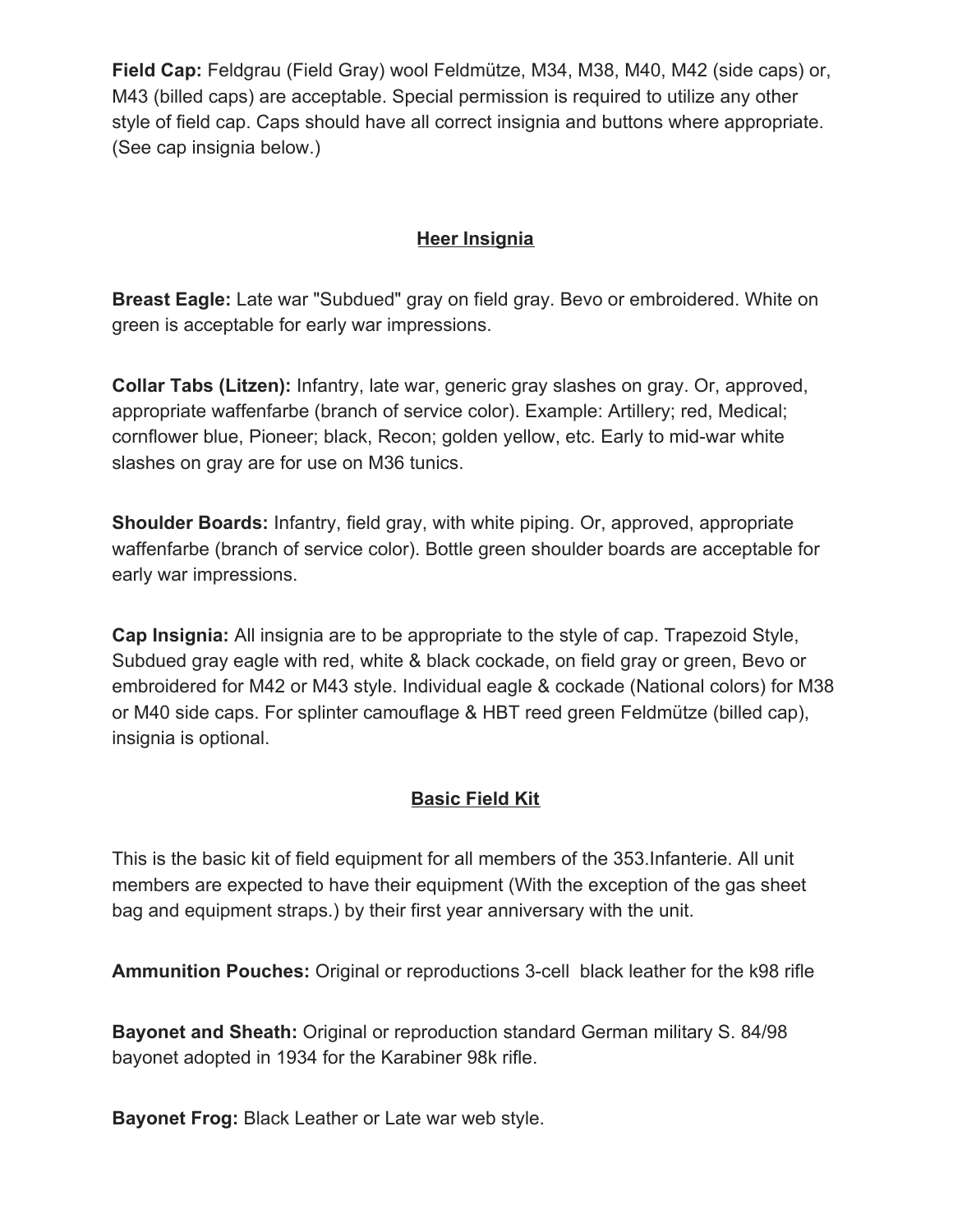**Belt:** Adjustable type with correct WWII style keeper. Black leather or late war web.

**Belt Buckle:** Original or reproduction standard "Heer" style. Steel or aluminum, preferably painted subdued Feldgrau.

**Bread Bag:** Original, reproduction, or identical post-war type (Properly converted) M31, M44 bread bag with correct three-hole buttons. Feldgrau, green, gray, khaki, olive or natural in color.

**Canteen:** Original, post-war, or reproduction canteen w/wool cover, with or without the correct cup. Aluminum preferred. "No blue covers allowed."

**Entrenching Tool:** Straight or folding type. Original, reproduction, or properly converted "foreign" (Swiss) tools.

**Entrenching Tool Holder:** Original or reproduction black leather or web appropriate to the style of entrenching tool.

**Equipment Straps:** Original or reproduction black leather or web.

**Gas Mask Canister:** Original or reproduction war era canister preferred. Pre/early war acceptable but not recommended. (Gas mask optional)

**Gas Sheet Bag:** Original or reproduction "Heer" type.

**Identification Disc:** Reproduction with identification number and Kompanie. (See Unit Commander)

**Soldbuch:** Reproduction with photograph and information filled in. (See Unit Commander)

**Mess Tin:** Original or reproduction. You may find certain foreign wartime and postwar elements which can be combined to achieve the proper impression. Simply getting a Soviet, Austrian, West German, or East German one will not be acceptable. One viable option is an East German bottom and a Cold War Soviet top but there may be others as well. Get help with this. You don't want to get a bad post-war one.

**Eating Utensil:** Commonly called a Spork. Original (aluminum), postwar (Aluminum), or reproduction (Stainless).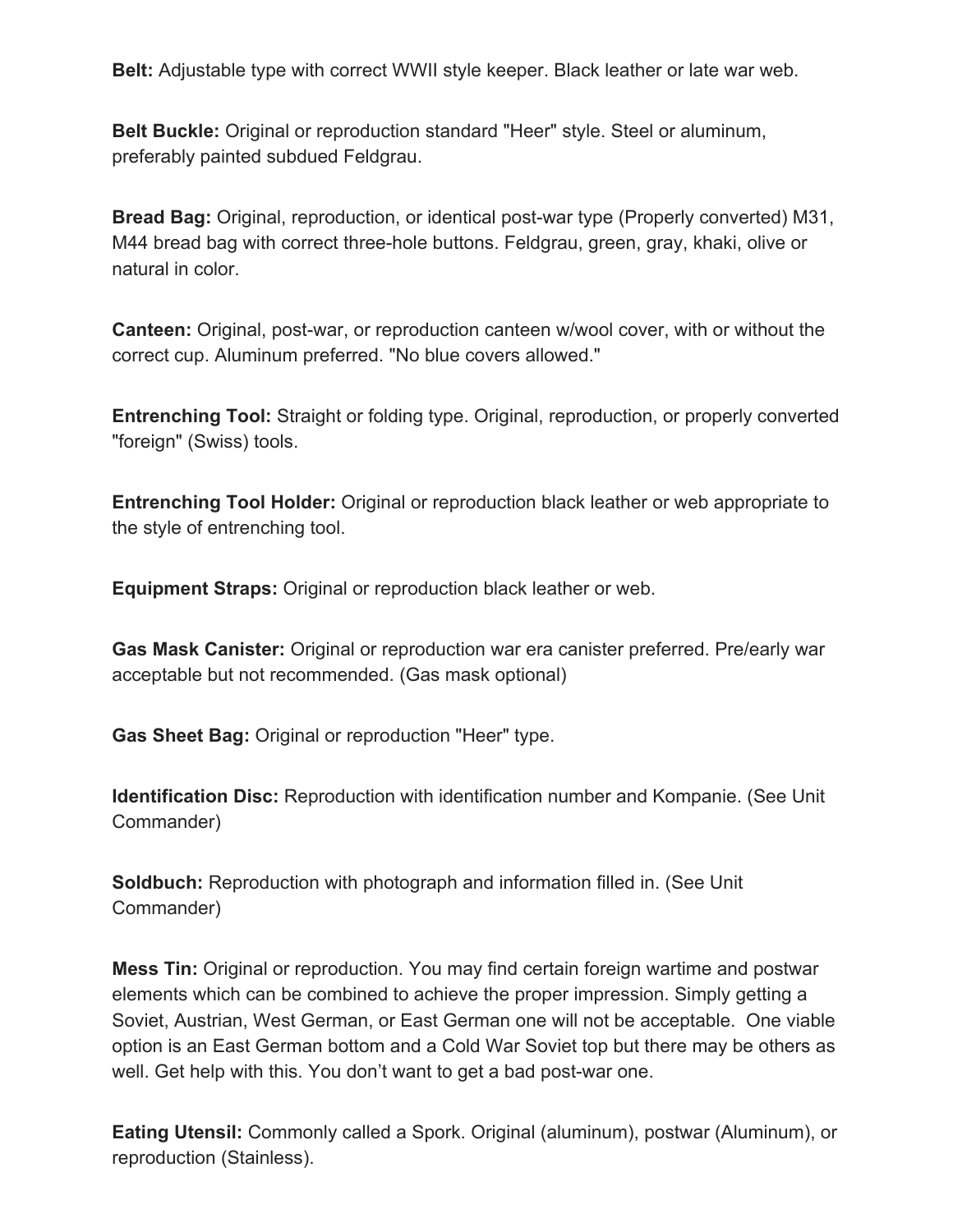**Shelter Quarter/Zeltbahn:** Reproduction standard "splinter pattern" Zeltbahn. One required, two "strongly" recommended. The recommendation of two zelts per member, allows two unit members to erect one, four-man zelt tent for sleeping/camping/public display purposes.) You will also need one pole section and two stakes for each zelt quarter you have.

**Y-Straps:** Original, reproduction, or "properly" converted Czech, Austrian, or West German with D-rings and correct WWII hardware. Converted Y-Straps with "Stitch holes" are not acceptable.

#### **Weapons**

Please note that these are actual firearms and we deal with the operation and safety of these devices with strict rules and regulations. You must be of proper age and show proper handling and safety techniques. You must also have all proper legal documentation to handle a firearm as required by the laws of our state of residence. Failure to do so may result in loss of group membership and or legal action.

**Rifle:** Karbiner 98k WWII German Kar98k (Mauser Rifle) with metal butt plate, bent bolt and no wood behind the rear sight. This is the standard five-round, bolt action weapon of the German soldier. Either early war (with flat butt plate and no sight hood) or later war (with cupped butt plate and sight hood) styles are allowed

**Other Weapons:** Including, but not limited to: Original or reproduction German Stick Grenade, Egg Grenade, Panzerfaust, Panzerschrek, Trench/Boot Knife, Magnetic Mines, Flair pistol and cartridge carrier, etc, as common to the WWII German Wehrmacht. All other weapons, equipment, uniforms, and insignia need to be appropriate to the role of the particular soldier and requires the permission of the unit commander and the authenticity committee.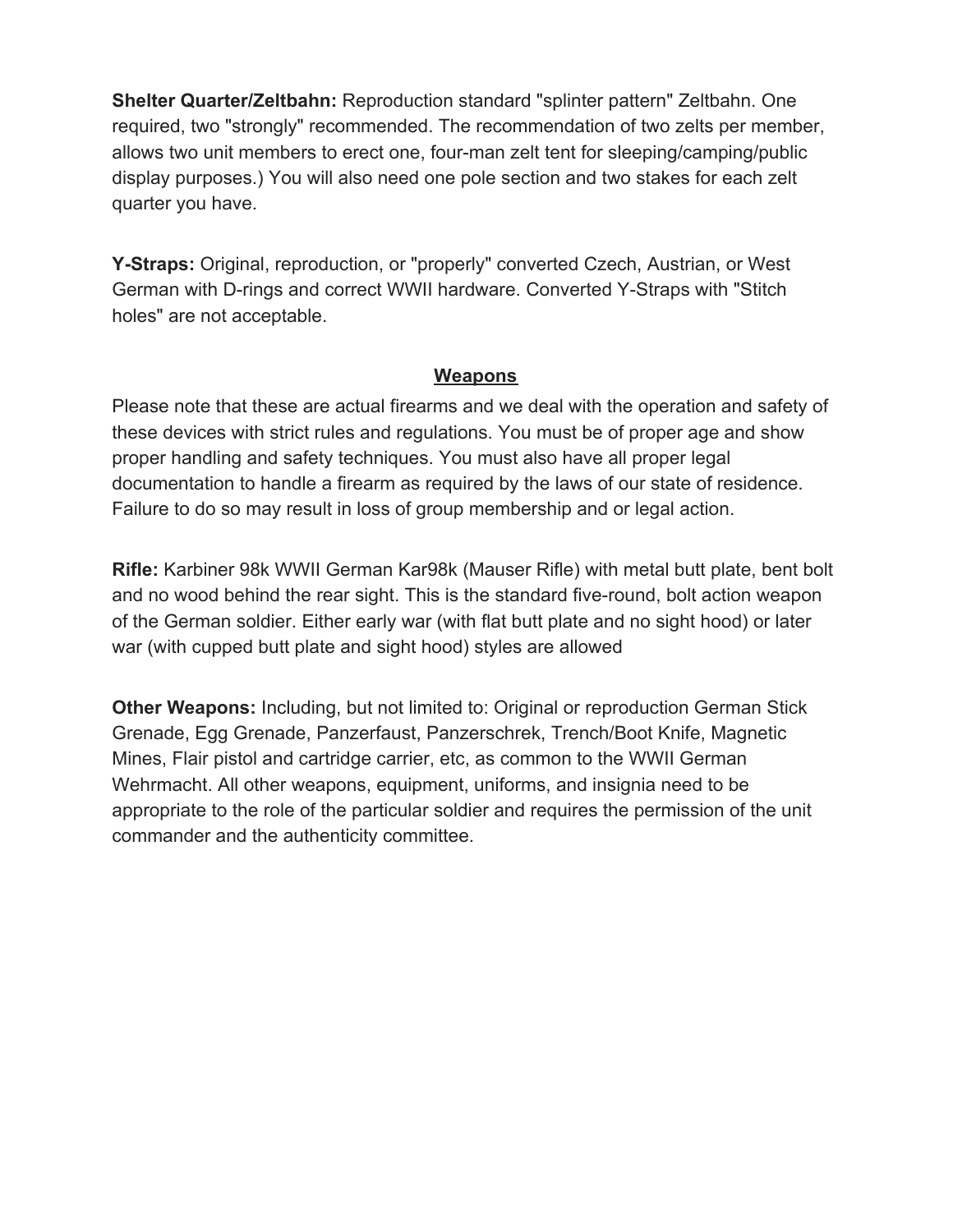# **Grooming Standards**

**Hair:** You will need to have an appropriate haircut for a German soldier of WWII. This means, among other things, no hair should be touching your ears, the back of your neck, and no sideburns. Generally it is longer on the top and closely cut/shaved on the back and sides.

**Facial Hair:** You will also need to be clean-shaven. German infantry soldiers did not wear beards or mustaches except in the rarest of circumstances. If you have a beard or mustache you are particularly attached to consider how much you want to re-enact WWII. You will need to shave.



**Eyewear:** Glasses were comparatively rare in the German army. If you can see without your glasses please put them away. If you cannot see without correction then consider contact lenses. If this is not an option, then get some appropriate eyewear. For military eyewear look for Dienst-brille (German service glasses) glasses. There are reproduction ones made and can be had for under \$30 with clear plastic lenses. Your local eye shop can put your prescription in them. Most photos of German soldiers wearing glasses show them wearing civilian frames. For this, an option is to get modern glasses that pass for period-correct civilian frames. Another is to buy original WWII period vintage frames at an antique store or flea market and have the lenses replaced.

#### **Types of Reenactments**

(Adapted from <https://exarc.net/issue-2019-1/mm/how-run-reenactment-part-1>) Using our definition, there are many events that qualify as reenactments. Thus, there are many options from which a site can choose. Here is a brief description of some of the most common.

# **Military Encampment (most Public events)**

Probably the most common type of reenactment is the military encampment, where one or more military units interpret military history at a site. Many times, these reenactments involve a battle or skirmish and weapons demonstrations. There might be a civilian contingent within the camps representing the proverbial "camp-followers" and/or a separate civilian camp portraying local townspeople, residents of the site, or just representing civilian life of the time.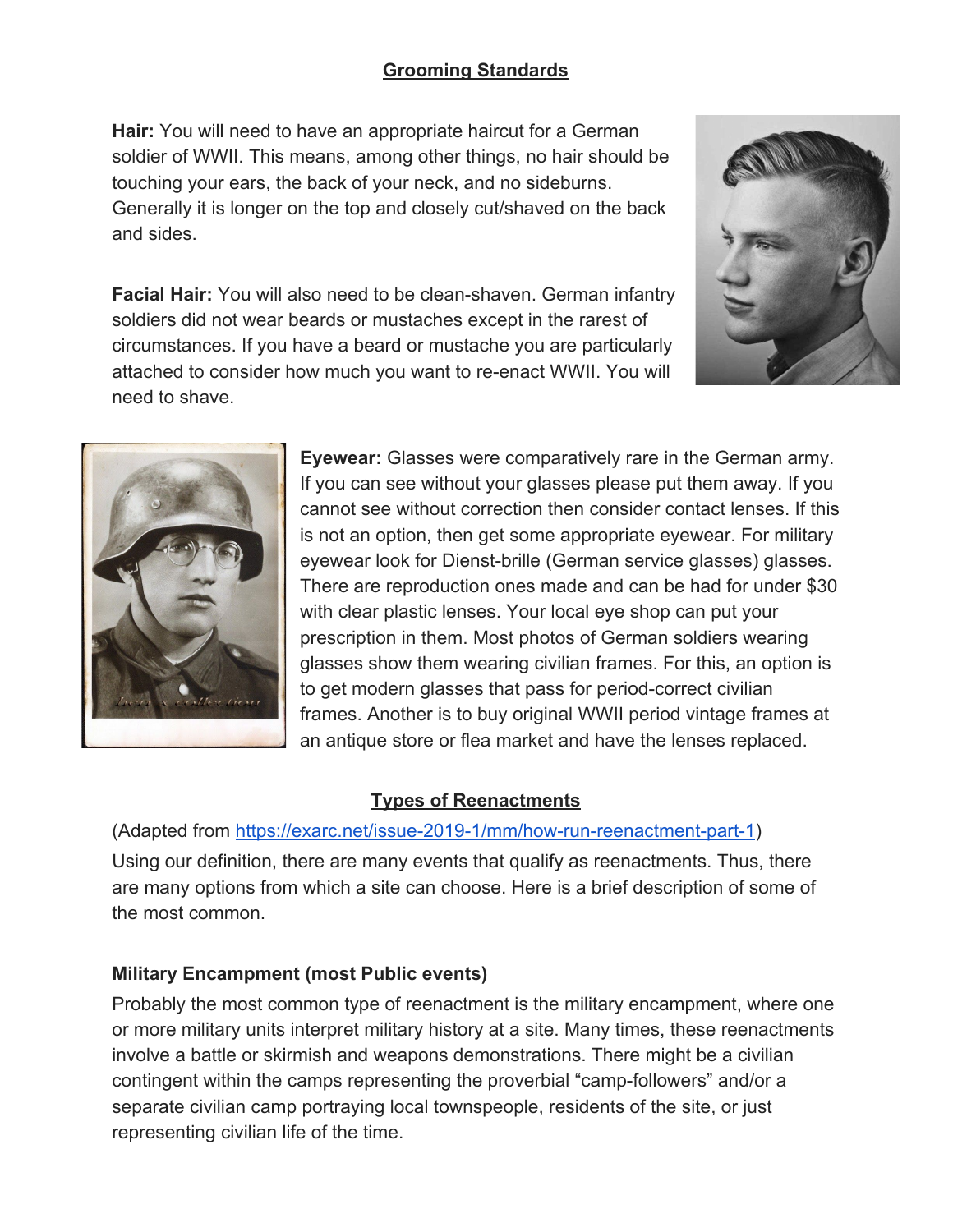#### **Battle Reenactment**

Battle reenactments involve a military encampment but are focused on recreating a specific battle such as Gettysburg, Hastings, Waterloo, or Kalkriese. Battle reenactments can be some of the largest reenactments, involving up to tens of thousands of reenactors over many hectares of land. There is usually a lot of coordination between the units ahead of time so that everyone knows their role in the battle, all the maneuvers planned for the battle, and most importantly, who "wins" the battle. These reenactments can require a lot of oversight, insurance, logistics and planning, for obvious reasons. They are not recommended as a first-time reenactment for sites.

#### **Timeline**

Timeline events host units from various eras in a contiguous timeline on the site. These units can be all military, all civilian, or a mix of both. Some timeline events are limited to an era such as 20th century or focused on a theme such as maritime or medical units throughout history. In addition to unit displays, there are often other activities such as field demos from each of the units, period dancing, fashion shows, and the purely for fun but always popular, "battle through the ages" where the units from different times mock-battle each other until the last man standing.

#### **Hands-on-History**

Hands-on-history days are popular with a lot of sites. They are included in the reenactment category because they often include reenactors who explain their camp and/or provide hands-on demos for the public. These events can be themed, like a harvest festival, focused on a specific time period like Victorian, or interpret a variety of historical skills and crafts that are fun and appealing to family visitors.

#### **Immersion Events**

Immersion events aim to present a "slice-of-life" type of experience for the public. While generally not as formal as true museum theater, these reenactments are like impromptu street theater or visiting a full-time living history site. Some of these events attempt to recreate a specific historical event like a funeral, wedding, trial, or public spectacle that happened at the site. Other events attempt to recreate an ordinary "day in the life" at a historic site. Many immersion events use planned "skits" or interactions with other reenactors during the event, such as a confrontation between two gossips or a press gang searching for an escaped sailor. Often reenactors at these events are focused on their interpretation rather than on educating the public, and will not engage with the public unless they are addressed directly.